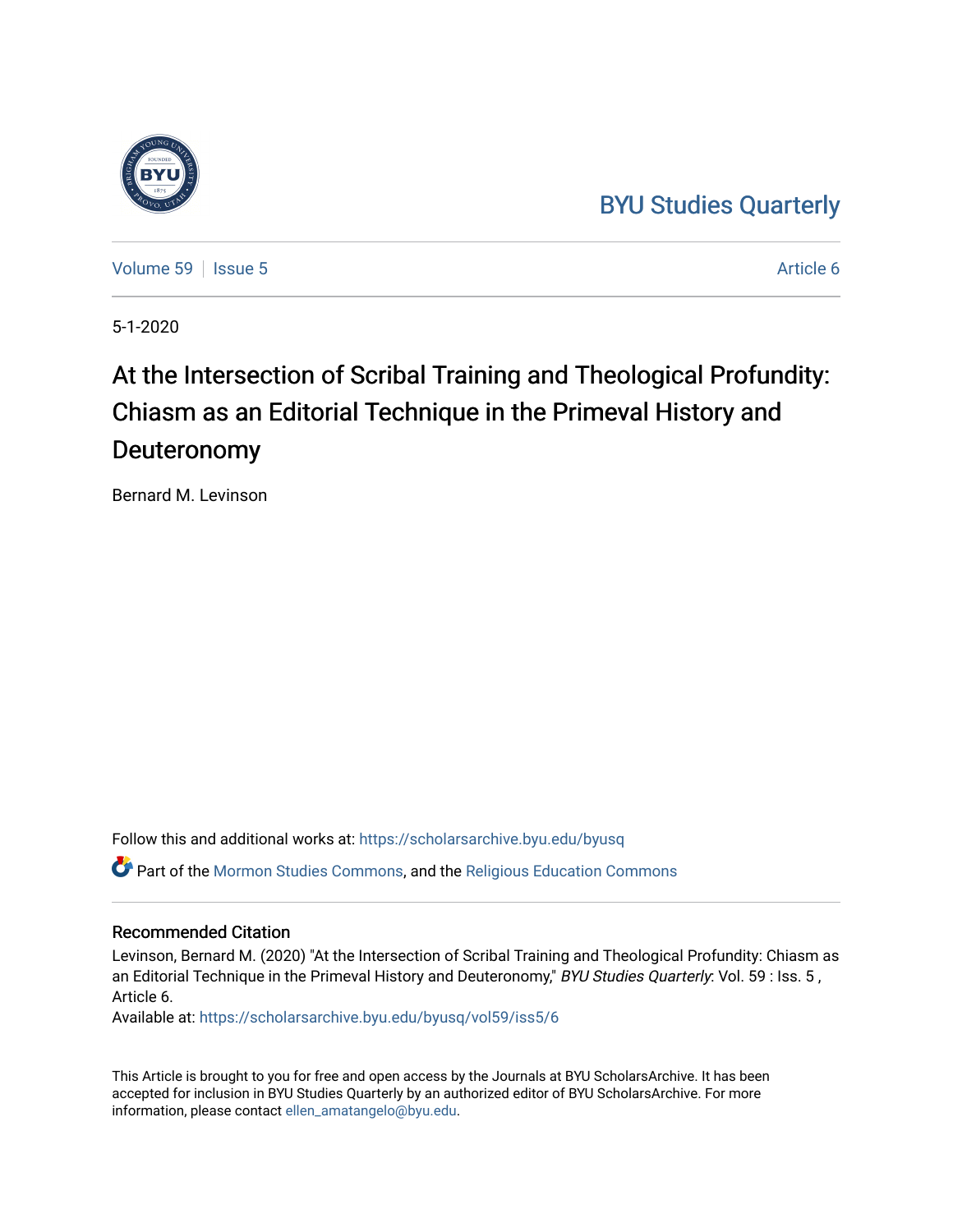## **At the Intersection of Scribal Training and Theological Profundity**

### **Chiasm as an Editorial Technique in the Primeval History and Deuteronomy**

*Bernard M. Levinson*

#### **Introduction**

There can be little doubt that ancient Near Eastern scribes, including those in ancient Israel, were well-trained in a wide range of technical devices associated with the composition, copying, transmission, editing, collation, revision, reworking, and interpretation of texts.<sup>1</sup> My focus in the present study will be on one of the most interesting of these devices, the literary chiasm, in which textual content is ordered in an ABC::CʹBʹAʹ chiastic, or "x-shaped," pattern. In many cases, once this pattern is recognized within a chapter or literary unit, an ostensibly haphazard or difficult to follow textual sequence gains a sense of order, as a logical structure emerges from the text. As such, recognition of the chiasm provides an intellectual and religious gain for the reader. Moreover, a study of chiasmus can provide a window into how scribes and editors worked with texts in antiquity.

My research focus is less on the chiasm as an isolated literary device than on what the chiasm can tell us about the compositional history of a text: how it came to be written or edited. My primary interest is in the legal, literary, and religious history of ancient Israel. I have investigated the full range of literary devices that were employed in the editing, copying, transmission, revision, and interpretation of texts, using the controls of cuneiform literature in Akkadian and Ugaritic, as well as the reception of the biblical text in Second Temple Judaism and the Dead Sea Scrolls.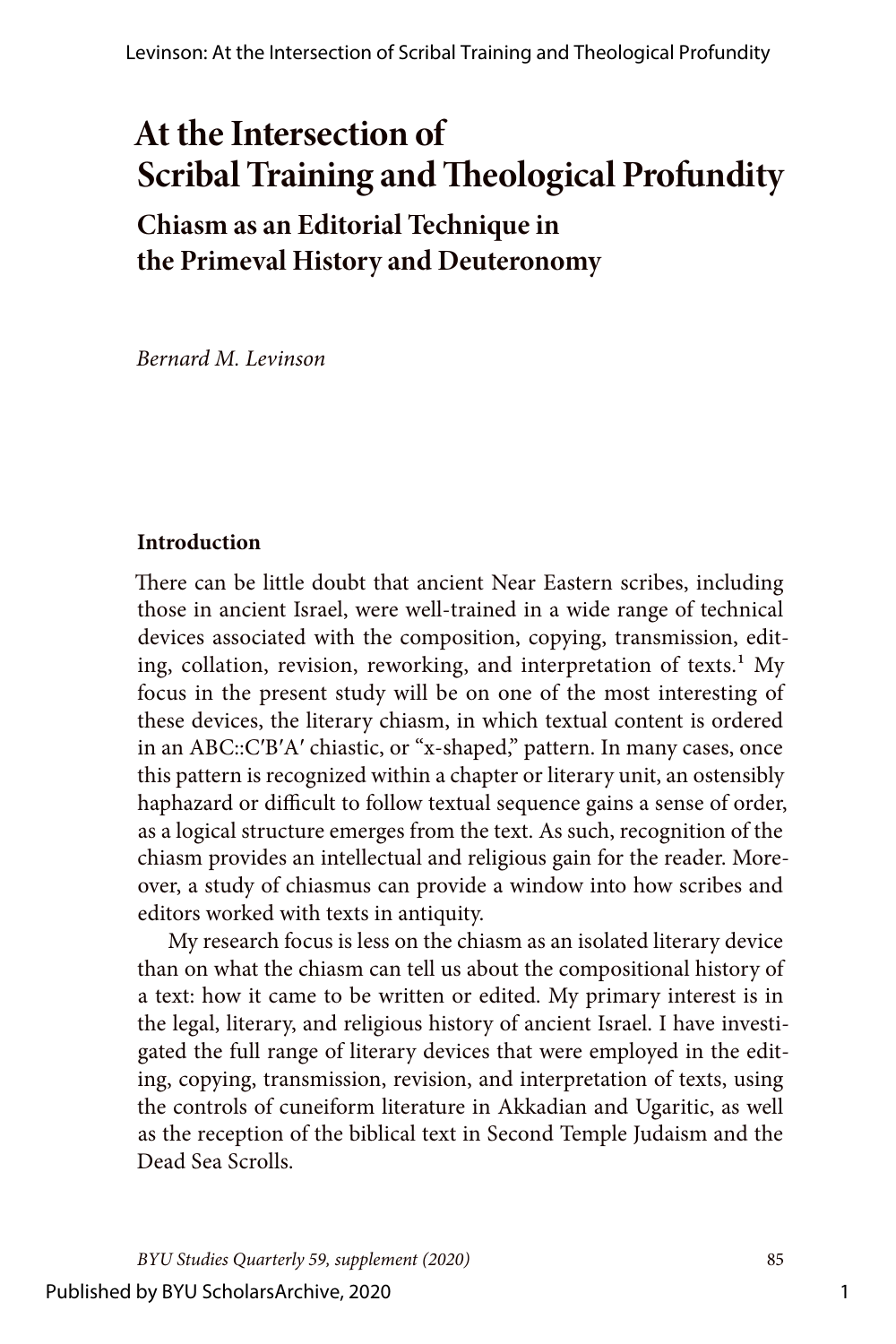The ways in which some scholars have made use of chiasms raise two major concerns. First, the criteria for constructing the chiasm in a number of cases can often become, to use the technical term, "wobbly." These criteria can shift between thematic correspondence and lexical coherence, and they sometimes work much better in English than in the original Hebrew. In some cases, they overlook repetitions of the same words in other structural components of the chiasm that could throw off the neat symmetry if they were taken into account.<sup>2</sup>

Second, too often there is a prevailing assumption that chiasm always points to the work of an original ancient author and therefore provides evidence for the antiquity and literary coherence of an ancient text. When this happens, the chiasm—which is more accurately viewed as a neutral device having a range of uses and a diversity of functions—gets taken up into something like a scholarly culture war. Such controversies have frequently arisen in the analysis of chiasm by some religiously conservative scholars, both Christian and Jewish, who use the chiasm as an argument against the standard tools of historical criticism and source criticism. That approach is methodologically problematic, because it is too narrow and inconsistent with the historical evidence. Ancient scribes were much more gifted, both as composers and as editors, than we often give them credit for. They worked within a scribal curriculum, they were literate and well-trained, and they could use the same tool for multiple functions. These functions included creating literary elegance, plot complication, bold rethinking of religious and cultural conventions, critical engagement with the past, and imagining new religious, legal, ethical possibilities. The focus of this study will be on this more dynamic and complex role of the chiasm in the Hebrew Bible. The goal is to highlight the versatility of chiasm by presenting a series of cases that demonstrate how chiasm points to the role of editors reworking traditions, responding to earlier texts, and transforming them.

#### **Case Study 1: Narrative Complexity in the Primeval History (Genesis 1 and 6)**

The first case study focuses on the role of chiasm in plot development and the creation of narrative complexity in the account of the Great Flood in Gen 6–9. In the story, after discovering, to his chagrin, that the humanity he has made devotes itself only to evil, God repents—this is one of the most extraordinary lines in the Bible—that he has made humans (Gen 6:6) and sets out to destroy all life.<sup>3</sup> "Yahweh said, '*I will*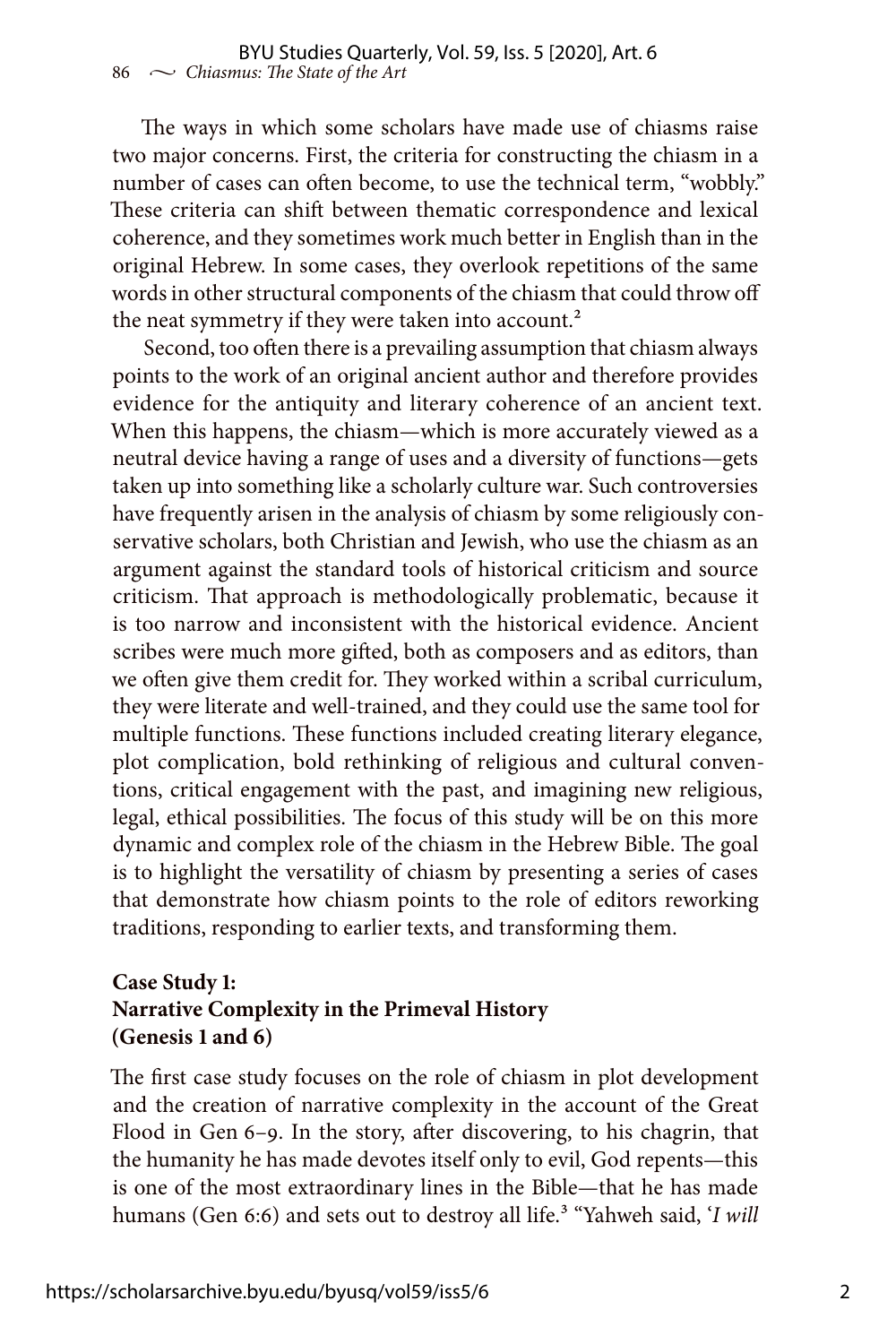*blot out* [אמחה [from the earth humankind whom I have created—from humans, to cattle, to creeping things, to birds of the sky; for I regret that I made them'" (Gen 6:7; cf. 7:23).<sup>4</sup> The divine intent signaled by the verb מחה is to transform the earth into a *tabula rasa*: to wipe the slate clean.5 In order to emphasize this point, the divine announcement of doom repeats the account of God's creation of life, as told in Gen 1, in precise reverse order:<sup>6</sup>

#### *Exhibit 1: The Chiastic Relationship between the Creation Account (Genesis 1) and the Flood Narrative (Genesis 6)*

#### **Creation Story: Days 5 and 6**

| God said, "Let the waters bring forth swarms of living creatures,<br>and birds [עוף] that fly above the earth" (Gen 1:20).                                  | A  |
|-------------------------------------------------------------------------------------------------------------------------------------------------------------|----|
| God said, "Let the earth bring forth every kind of living creature:<br>cattle [ההמה], creeping things [רמש], and wild beasts of every kind "<br>(Gen 1:24). | B  |
| And God said, "Let us make humans [אדם] in our image " (Gen 1:26).                                                                                          | C  |
| <b>Flood Narrative</b>                                                                                                                                      |    |
| "Yahweh said, 'I will blot out [אמחה] from the earth humankind<br>whom I have created—from <i>humans</i> [אדם],                                             |    |
| to cattle [רמש], to creeping things [רמש],                                                                                                                  | B' |
| to <i>birds</i> [עוף] of the sky;                                                                                                                           | A' |
| for I regret that I made them" (Gen 6:7)                                                                                                                    |    |

The telling sequence of the life-forms listed in Gen 6:7 thus ominously concretizes the verbal action of מחה in that verse. As exhibit 1 demonstrates, God cites in chiastic order (ABC::C′B′A′) the series of creative acts he undertook on days five ("birds") and six ("cattle and creeping things" as a pair,<sup>7</sup> and "humankind") of the creation of the world. The as yet unspecified form of destruction is thereby presented as a step-by-step reversal and undoing of the creation of life.

There are two main points to stress about the chiasm in this text. First, the chiasm here is much more than just a formal marker of scribal activity. It also creates a major narrative pivot. In effect, within the world of the narrative, the chiasm acquires ontological status. It serves as the theological key of the plot at this point, presenting the flood as anti-creation, as an exact reversal of God's creative acts in Gen 1. God announces his plan to pull the plug, both literally and metaphorically, on creation. There the story would abruptly end—not only leaving the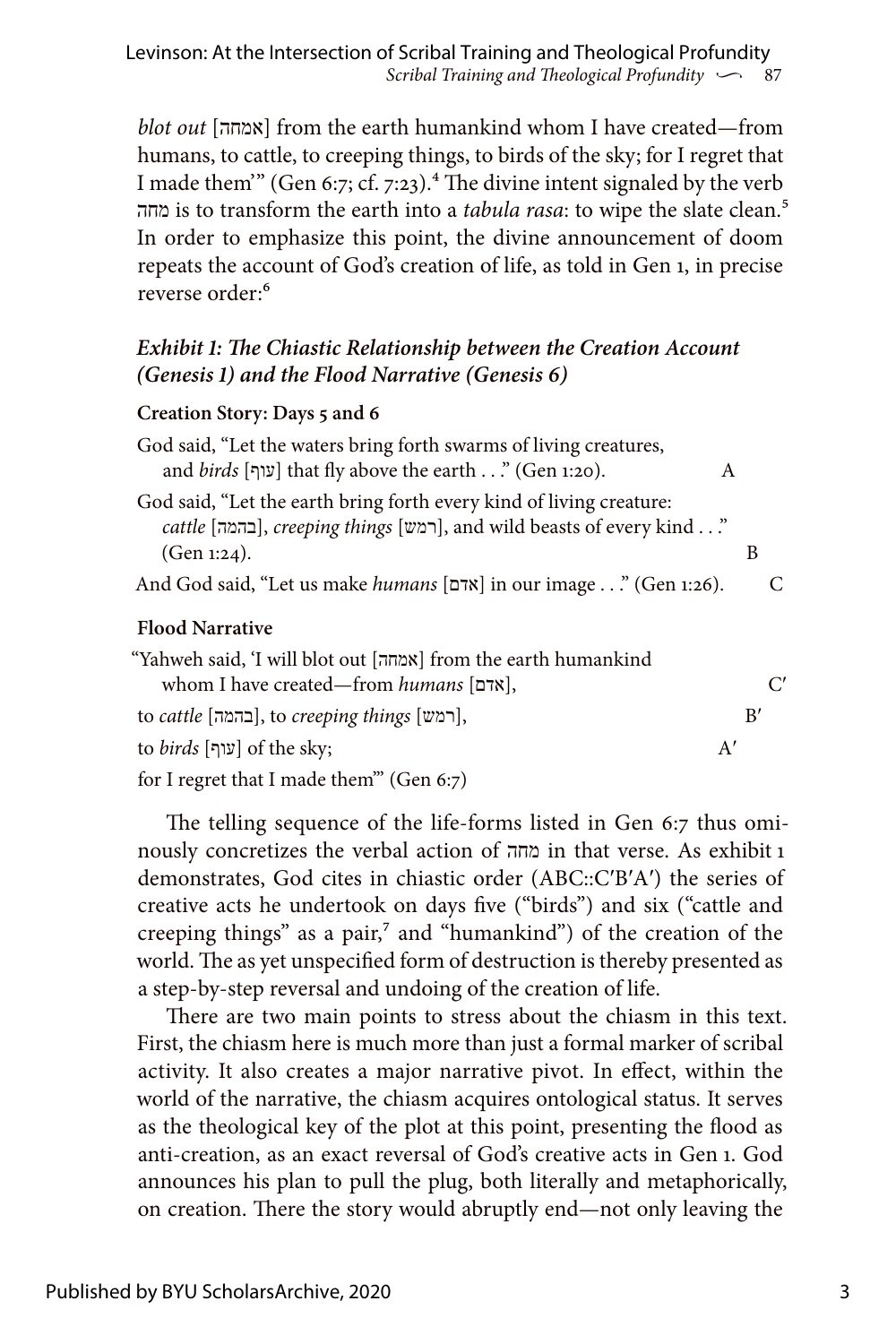scholar without a Bible to discuss but more seriously leaving the reader embarrassed by a Yahweh who, however omnipotent, patently lacks divine omniscience—if not for the omniscient narrator's qualification, "But Noah found favor with Yahweh" (Gen 6:8). From this point onward in the story, Noah will become the basis for an experiment in divine eugenics: by means of Noah, Yahweh hopes to create a new human stock from a righteous root, after extirpating the wicked rest of humanity. God renews the covenant he had made with Adam, now with Noah.

Second, this is a case where the chiasm pushes the boundaries of our own scholarly understanding of the historical composition of the Pentateuch. The creation story in Genesis 1 is traditionally attributed to the Priestly source. Genesis 6:7, on the other hand, is not generally thought to be part of the Priestly source. In fact, it is conventionally assigned to the Yahwist source. Therefore, in Genesis 6:7, we have a case where it appears that a non-Priestly text, a Yahwistic text, cites a Priestly text. That reverses the conventional model of source criticism, according to which the Yahwist source would be older than the Priestly source. The entire question of citation and reversal thus raises questions about the literary history of the Pentateuch. It is impossible in the confines of this short study to address all of the issues here, but it appears that this text points in the direction of a non-Priestly text in this case being post-Priestly—and drawing upon Priestly material as a source—in effect making an exegetical bridge between the divergent literary traditions of the Pentateuch.<sup>8</sup>

#### **Case Study 2: Integrating Law and Narrative (Deuteronomy 11:32 and 12:1)**

The second example to be examined demonstrates how chiasm was used as a structuring device for creating a single, coherent text out of diverse material. This case study, as well as the two that follow it below, derives from the text of Deuteronomy. The materials now assembled in the book of Deuteronomy have a complex literary history and very likely arose from several different sociological contexts within ancient Israel. They represent diverse literary genres, they contain different kinds of Hebrew linguistic expressions and rhetoric, and they draw upon earlier texts, both Israelite and Near Eastern. In some cases, later layers may disagree with and modify earlier layers to express a new religious understanding of the covenant and of God's will.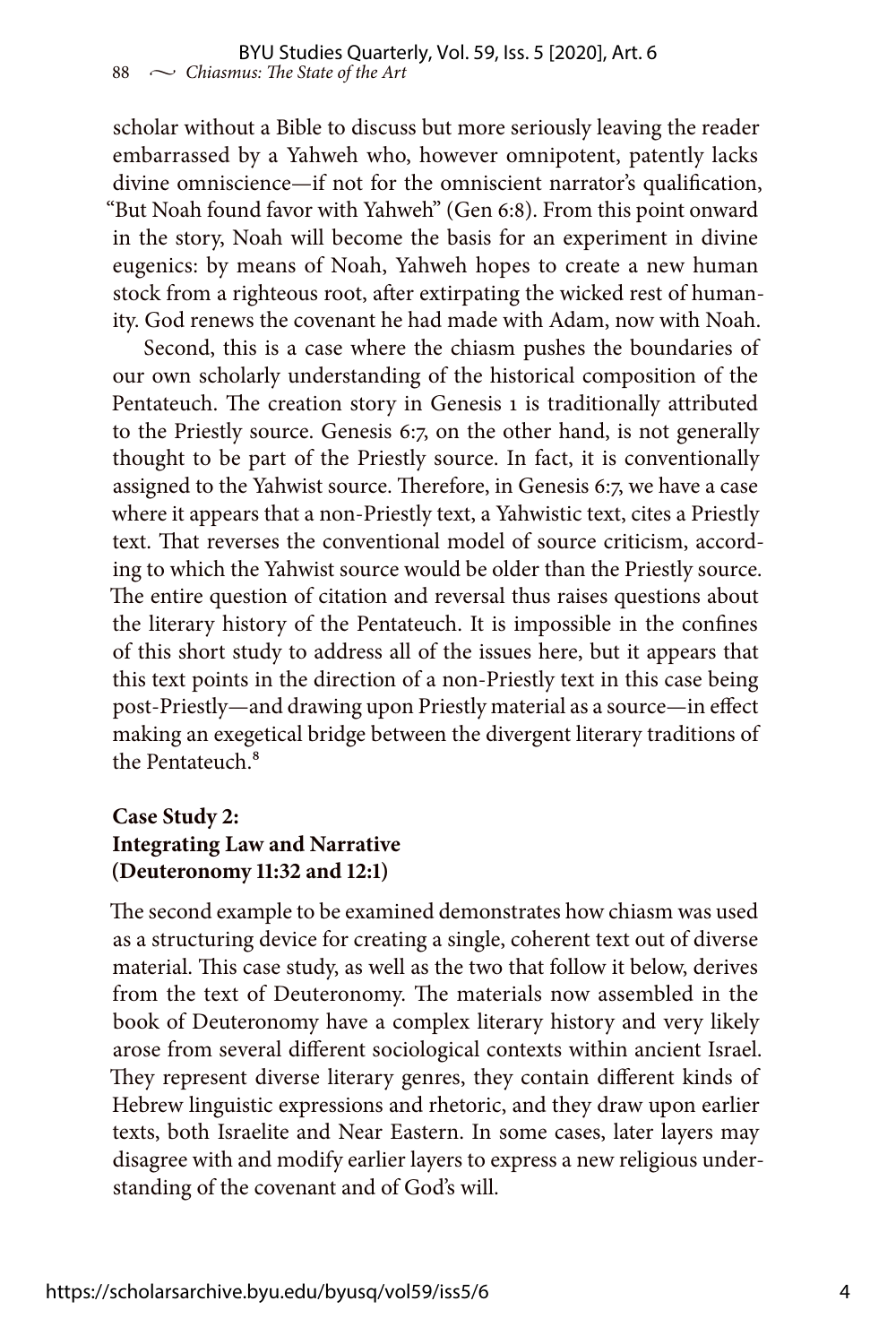One obvious example of the diversity of materials in Deuteronomy is the way the collection of laws in chapters 12–26 has been embedded in a narrative frame consisting of chapters 1–11 and 29–34. This kind of composition has an historical precedent. The famous Hammurabi's Code, discovered in 1901 and dating to 1755 BCE, has a similar composite literary structure: the legal corpus, consisting of 280 casuistic laws, was embedded into a mytho-poetic frame, consisting of a prologue and an epilogue. The literary frame differs from the laws in dialect, grammar, imagery, and point of view (first person versus third person discourse). The available evidence suggests that this literary frame and the legal collection originally circulated independently yet were combined together by scribes to make a powerful statement about the monarch's commitment to justice.<sup>9</sup>

Deuteronomy presents a similar case. Despite the diversity of materials contained within it, Deuteronomy is clearly a well-structured book whose editors worked carefully to integrate the different literary genres of their sources. They provided editorial transitions at key literary seams, much like a mechanical engineer would use a gusset plate to create the strongest possible joint between the beams and girders of a bridge and the bridge's columns. One of the primary devices for making such transitions was, in fact, the chiasm.

A case in point is the connection between Deuteronomy's narrative introduction in chapters 1–11 and its legal corpus in chapters 12–26. As exhibit 2 (on the next page) demonstrates, the editors crafted a superscription introducing the legal corpus (in 12:1) that elegantly repeats in chiastic order the four key elements from the very end of the narrative introduction in chapter 11: (A) possess; (B) the land that the Lord is giving; (C) the admonition to take care to observe; and (D) the metareference to the laws and rules.

This kind of chiasm represents the handiwork of a skilled editor, or redactor, seeking to weave together the warp and woof of diverse literary genres to create an integrated composition that goes beyond the sum of its parts to make a new theological statement about the history and the terms of Israel's covenant with God. The well-trained scribe is both a creative theologian and a skilled editor who worked within a literary tradition.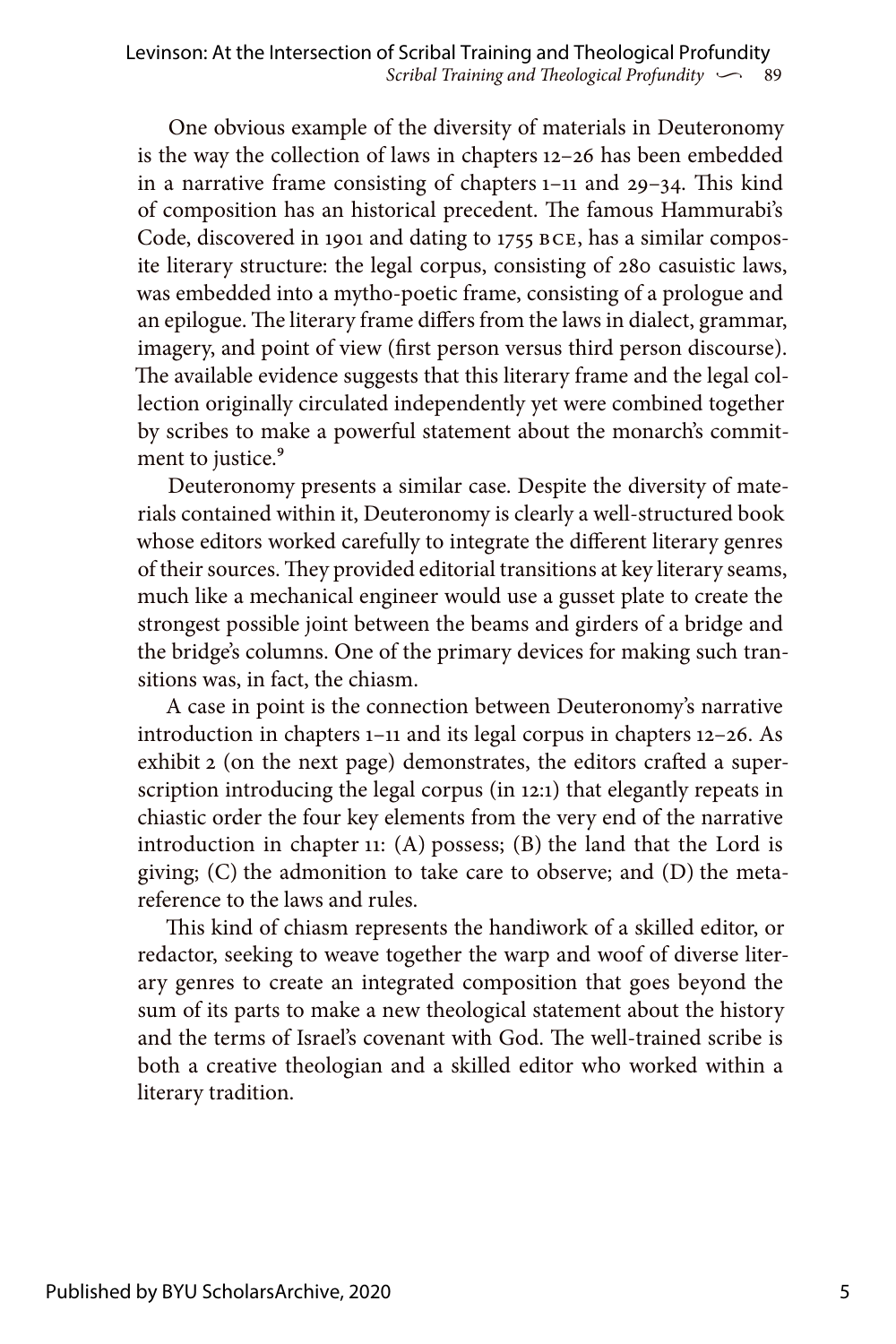#### *Exhibit 2: The Chiastic Bridge between Deuteronomy 11 and 12*

| <sup>31</sup> For you are about to cross the Jordan to enter and possess (לרשׁת) A                    |    |
|-------------------------------------------------------------------------------------------------------|----|
| the land that the Lord your God is giving to you<br>(את־הארץ אשׁר־יהוה אלהיכם נתן לכם).               | B  |
| When you have occupied it and are settled in it,<br>32 take care to observe (ושמרתם לעשות) all the    | C  |
| laws and rules (כל־החקים ואת־המשפטים) that I have set before<br>you this day (Deut $11:31-32$ ).      | Ð  |
| <sup>1</sup> These are the laws and rules (החקים והמשפטים)                                            | D' |
| that you must carefully observe (תשמרון לעשות)                                                        | C' |
| in the land that the Lord, God of your fathers, is giving to you<br>(בארץ אשר נתן יהוה אלהי אבתיך לך) | B' |
| to possess (לרשׁתה), as long as you live on the land (Deut 12:1).<br>A'                               |    |

#### **Case Study 3: Deuteronomy's Renewal and Transformation of Israelite Religion (Deuteronomy 12)**

The third case study examines Deut 12 as a whole and provides another example of chiasm used in editorial attempts to unify diverse materials. The text retains the full history of the various attempts to come to terms with and justify the religious innovations Deuteronomy introduces in this chapter.<sup>10</sup> The text mandates two major reforms of Israelite religion, technically described as cultic centralization and cultic purification. First, it prohibits all sacrifice at the local altars prevalent throughout the countryside and requires the complete destruction of all such altars. The chapter stipulates repeatedly that all sacrifice should instead take place exclusively at a single site: "the place that Yahweh shall choose," Deuteronomy's circumlocution for Jerusalem and its temple. Second, although prohibiting in the strongest possible terms the local *sacrifice* of domestic animals for purposes of worship, it grants permission for local secular *slaughter* of these animals for food. With that concession, the chapter forges, for the first time in Israelite religion, a distinction between the cultic sacrifice of animals at an altar and their secular slaughter, not at an altar.

Deuteronomy 12 is generally regarded by historical-critical scholars as composite and characterized by redundancy: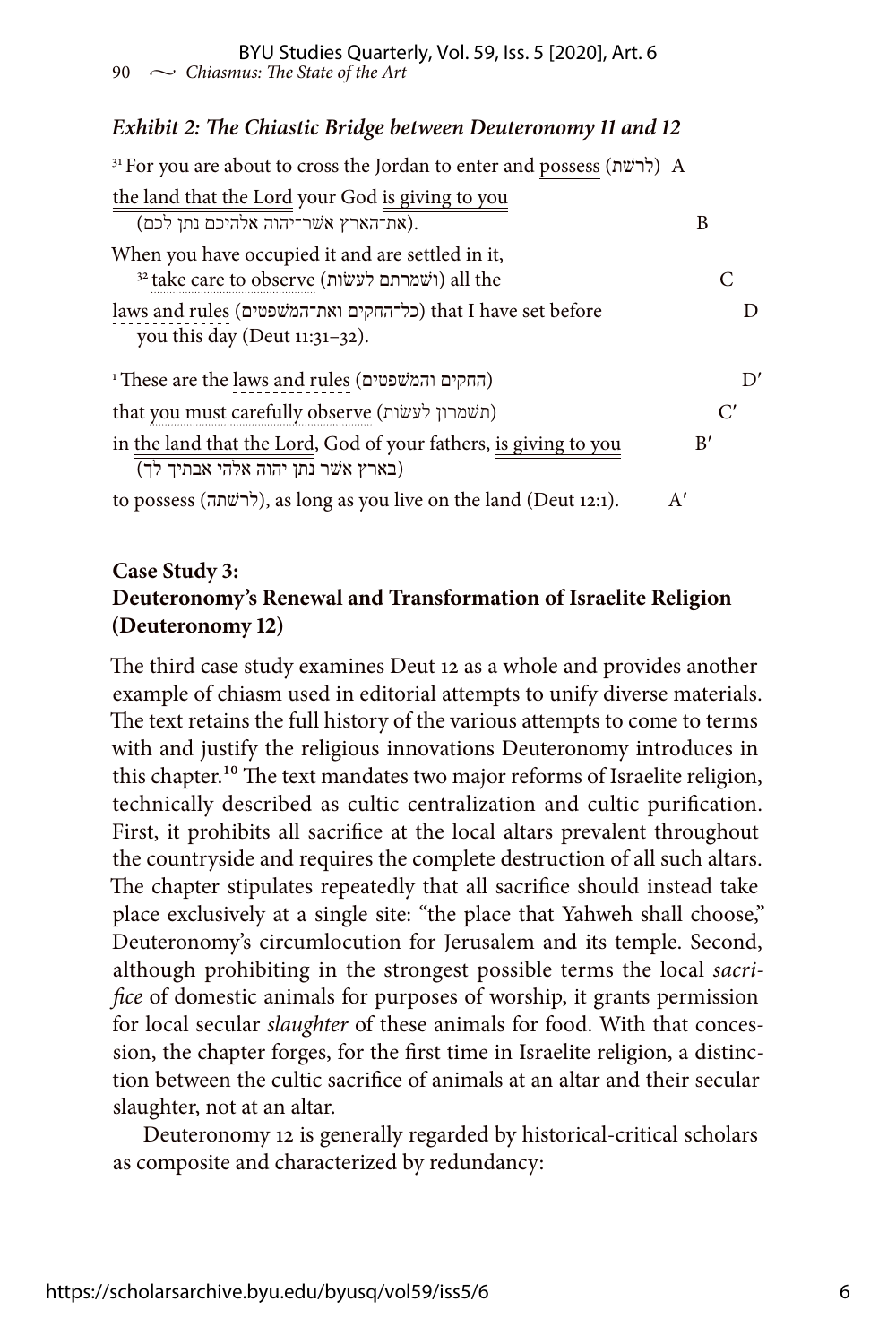| <b>Centralization</b><br>Formula | Law no. | Unit         | <b>Addressee</b> | <b>Theme</b>                                          |
|----------------------------------|---------|--------------|------------------|-------------------------------------------------------|
| Deut 12:5                        | 1       | $12:2 - 7$   | plural           | Cultic unity against Canaanite<br>plurality of altars |
| Deut 12:11                       | 2       | $12:8 - 12$  | plural           | Condition for inauguration of<br>centralization       |
| Deut 12:14                       | 3       | $12:13 - 19$ | singular         | Requirement for centralization                        |
| Deut 12:15                       | п       |              | singular         | Concession for secular<br>slaughter                   |
| Deut 12:21                       | 4       | 12:20-28     | singular         | Condition for inauguration of<br>secular slaughter    |
| Deut 12:26                       | п       |              | singular         | Blood protocol                                        |

#### *Exhibit 3: Thematic Structure of the Four Centralization Laws in Deuteronomy 12***11**

Exhibit 3 summarizes the conventional division of the chapter into four originally independent laws, each concerned with cultic centralization (vv. 2–7, 8–12, 13–19, 20–28). These laws are followed by a concluding paragraph concerned with cultic purity (vv. 29–31).<sup>12</sup> The formulaic command for the centralization of sacrifice occurs six different times, with some slight variations (Deut 12:5, 11, 14, 18, 21, 26). The concession for secular slaughter recurs twice (Deut 12:15, 21). The accompanying stipulation that the blood, in cases of secular slaughter, should not be consumed but rather "poured out upon the earth like water" also recurs twice (Deut 12:16, 23–24). The rationale for centralization is in each case different, and there is no obvious attempt to integrate the various repetitions into a coherent whole in substantive legal terms. Grammatical anomalies increase the sense that the chapter is disjointed. The second person addressee of the laws shifts without explanation from primarily second person plural (Deut 12:1–12) to singular (Deut 12:13–21), although neither section is entirely internally consistent.

The editors responsible for the final form of the legal corpus were well aware of this diversity of materials and took steps to provide transitions. Exhibit 4 shows how the previously mentioned superscription provides the key to the editors' organization of the four centralization laws. Geographical location and historical duration become criteria for legal adherence. The laws that follow, the superscription affirms, apply *geographically* in the promised land of Canaan and are *historically* valid while Israel inhabits that land: "These are the statutes and the laws that you shall take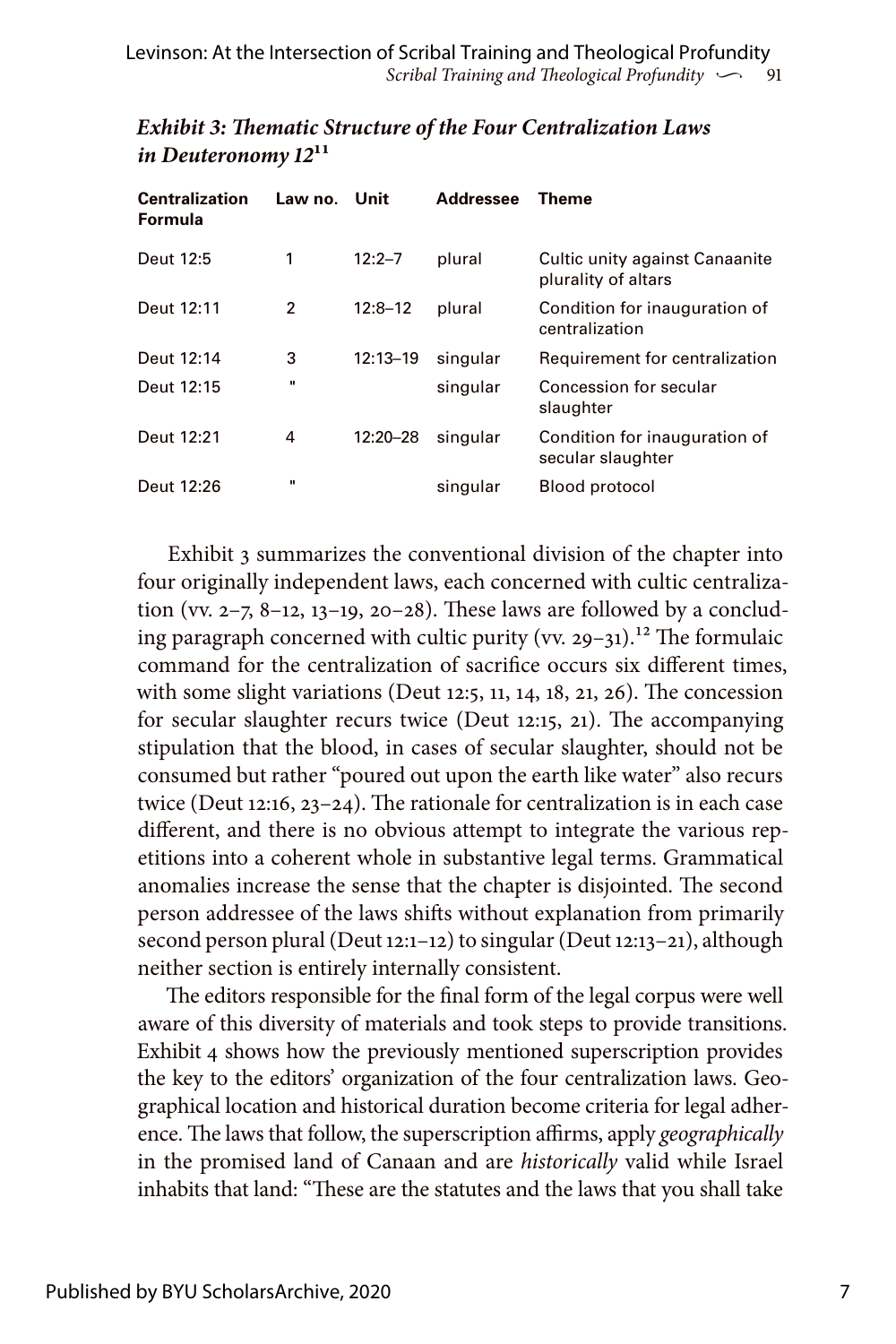care to observe *in the land that Yahweh, the God of thine ancestors, has given thee to possess*—all the days that you live upon the earth" (Deut 12:1).13 Within this superscription a shift occurs in the grammatical number of the addressee: from second person plural at the beginning and end to second person singular in the land donation formula in the middle.<sup>14</sup> This number shift in the superscription represents a further editorial device to prepare the reader for the number change in the laws that follow.

| Law no.        | Unit          | Number of<br><b>Addressee</b> | Theme                                       |
|----------------|---------------|-------------------------------|---------------------------------------------|
|                | Deut 12:1     | singular/<br>plural           | Superscription: Geography and Time          |
| 1              | Deut 12:2-7   | plural                        | Cultic purification and centralization      |
| $\overline{2}$ | Deut 12:8-12  | plural                        | Temporal condition for centralization       |
| 3              | Deut 12:13-19 | singular                      | Centralization and secular slaughter        |
| 4              | Deut 12:20-28 | singular                      | <i>Geographical condition</i> for slaughter |
| 5              | Deut 12:29-31 | singular                      | Conclusion: Cultic purification             |

#### *Exhibit 4: Redactional Framework of Deuteronomy 12*

In the final redaction of this chapter, the laws are arranged in a chiastic structure  $(AB::C::B'A')$ .<sup>15</sup> Laws 1 and 5 each address issues of cultic purification and polemicize against syncretism with Canaanite practices. Laws 2 and 4 each present the conditions, whether historical or geographic, for the inception of centralization and secular slaughter. Thereby doubly framed and functioning as the focus of the chapter is law 3, which commands centralization and local secular slaughter. Law 5, which makes no reference to cult centralization, was most likely added by a late editor. Nonetheless, as shown in exhibit 5 (on the next page), by means of the fifth law's focus on cultic purity (Deut 12:29–31), the editor establishes multiple points of contact with law 1 (Deut 12:2–7) and thereby provides the chapter with an elegant chiastic frame.<sup>16</sup>

As a result of such editorial design, the chapter appears simultaneously composite, redacted from five originally independent paragraphs, and cohesive, with the five paragraphs integrated into an ordered structure: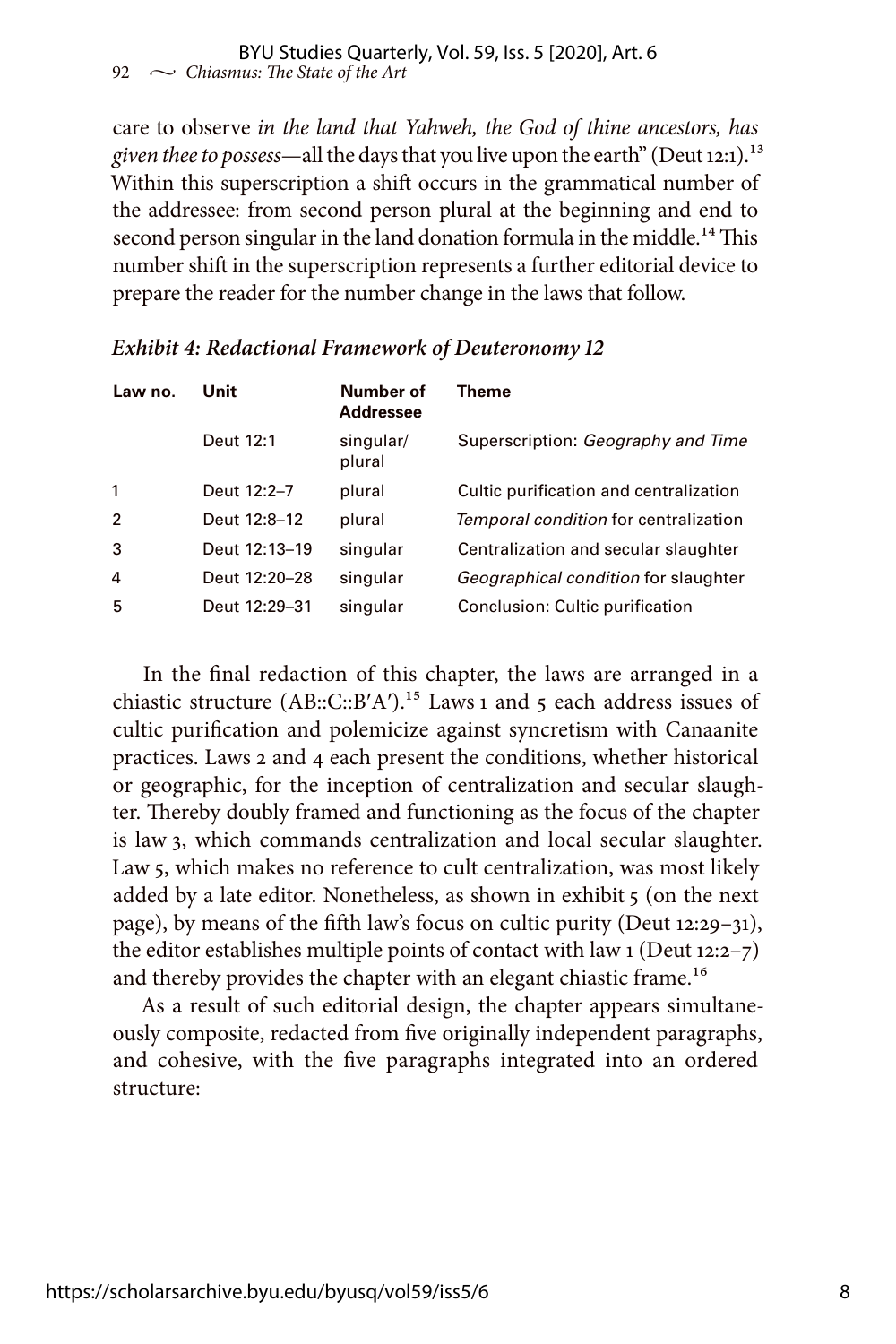| (3)  | ואשריהם תשרפון באש             | You <i>shall burn</i> their sacred posts<br>by fire | A  |
|------|--------------------------------|-----------------------------------------------------|----|
| (4)  | לא־תעשׂון כן ליהוה אלהיכם      | You shall not do thus<br>for Yahweh your God        | B  |
| (5)  | תדרשו                          | You shall seek                                      | C  |
| (30) | תדרש                           | Lest thou seek                                      | C' |
| (31) | לא־תעשה כן ליהוה אלהיך         | Thou shall not do thus<br>for Yahweh thy God        | B' |
| (31) | את־בניהם ואת־בנתיהם ישׂרפו באש | They burn their sons and daughters<br>by fire       | A' |

#### *Exhibit 5: Chiastic Frame of Deuteronomy 12*

This double nature of the chapter has engendered a double approach to its scholarly interpretation. The dominant approach in source-critical scholarship is to attempt, by means of diachronic analysis, to isolate its earliest stratum, deemed variously Deuteronomic or pre-Deuteronomic, and then to assign the other paragraphs to successive, later editors. The most recent monograph, for example, finds two pre-exilic, one early exilic, and one late exilic stratum.<sup>17</sup> Such confident precision raises more questions than it answers, since the criteria for distinguishing two pre-exilic Deuteronomic strata from one another, when each is Josianic and presupposes centralization—yet neither of which is Deuteronomistic—are never made clear, either linguistically or legal-historically. The problem with many such approaches is that, while properly emphasizing the composite nature of the chapter, they overlook both the evidence for the secondary imposition of a chiastic editorial structure and the difficulties that such deliberate redactional reworking pose for reconstructing literary history in the first place.<sup>18</sup>

Conversely, a number of scholars have taken the opposite approach. Denying that the repetitions in the chapter are signs of redundancy and composite origin, these scholars reject diachronic analysis altogether. They strive for synchronic solutions, using this chiastic structure to argue for the unity of the text and explaining the repetitions away as deliberate rhetorical emphasis.19 However, almost all proponents of this synchronic approach fail to do justice to the degree of philological difficulty in the chapter. They restrict the difficulty to mere repetition alone, as if that problem did not interlock with the number change of the addressee. Rhetorical emphasis might account for the former problem, but not the latter, let alone both together. Moreover, proponents of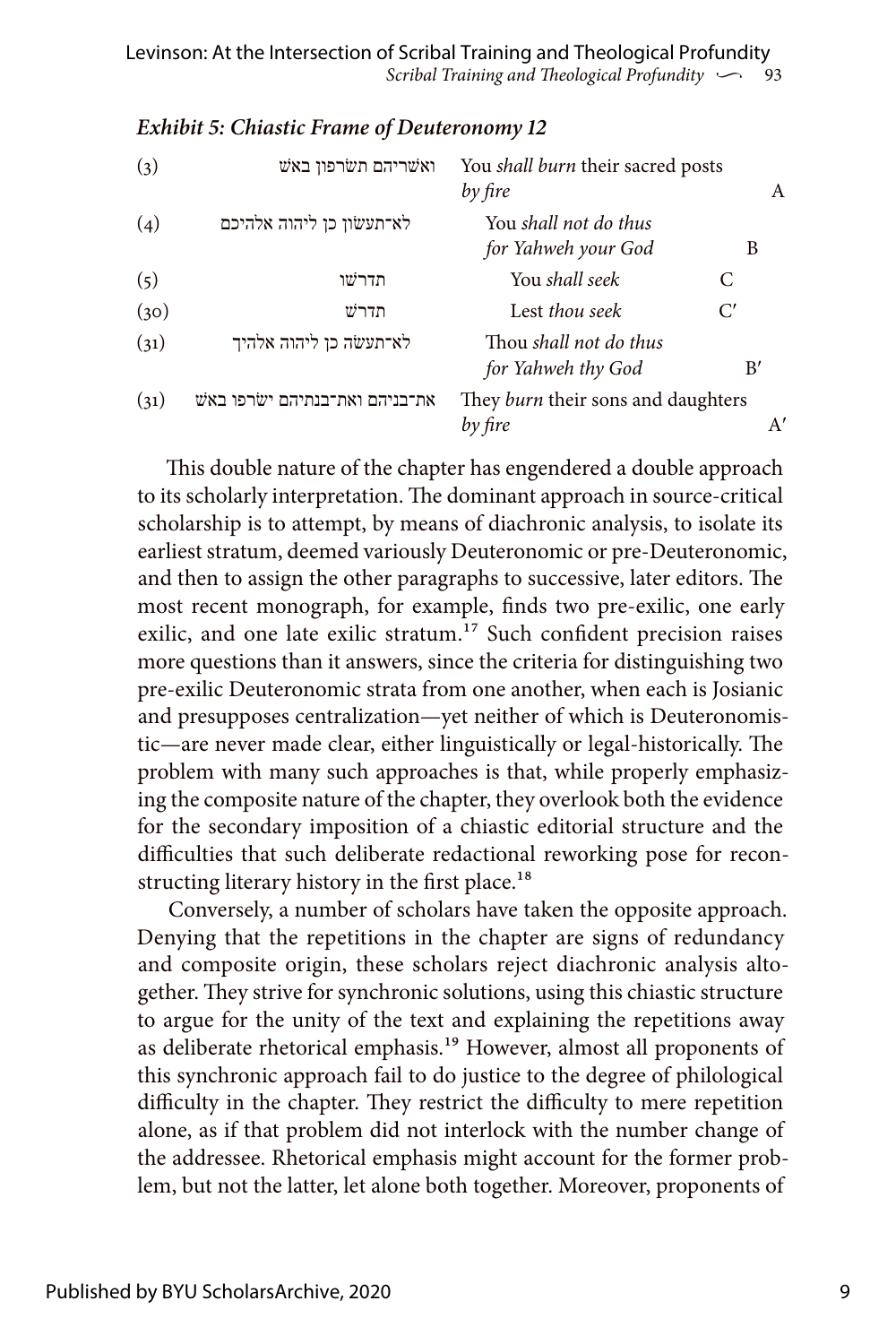this synchronic method frequently commit a logical error. They move from the claim of rhetorical or literary structure to that of *compositional* coherence, without taking into account that such structures may, with equal justification, represent secondary editorial attempts to impose coherence upon originally composite material.

Even if a chiasm can legitimately be identified in a text, it does not follow automatically that the whole text represents the original composition of a single author.<sup>20</sup> After all, that an editor has obscured textual seams *does not mean that there are no seams,* no matter how adroitly the disparate material may have been integrated through the use of redactional bridges.<sup>21</sup> The very structures, in other words, that suggest compositional unity to some scholars may actually lead to the opposite conclusion once the full degree of philological complexity of a text is recognized. Each approach, both the diachronic and the synchronic, contributes to the discussion, but neither is in itself sufficient to account for the text. A shift in perspective is necessary.

As I demonstrated in *Deuteronomy and the Hermeneutics of Legal Innovation,* the key to the composition of Deut 12 is the way it engages and transforms prior Israelite literary history.22 Deut 12 is exegetical: not in the sense of a passive explication of the meaning of a text but rather, more profoundly, in using textual interpretation in order to sanction a major transformation of legal, cultic, and literary history by means of literary reworking—and by ascribing the departure from convention to the authoritative tradition.

Deuteronomy 12 does not simply represent "centralization law," as if that were some immediate positive legal requirement intended directly to act upon society. Instead, what is at stake is something broader, both theoretical and practical: not simply the innovation of centralization but also its careful justification and defense in light of previous Israelite literary history.<sup>23</sup> This hermeneutical issue helps to explain the problematic structure of much of the chapter. Deuteronomy 12, to a large extent, represents an anthology of repeated attempts not simply to command but also to justify the innovation of centralization. The editors were conservative and retained the multiple previous attempts to explain centralization without obscuring the differences between them or eliminating the previous layers of tradition, much as a Supreme Court ruling will retain judicial dissents. This approach helps account for the chapter's redundancy and provides a new perspective for understanding its literary structure and hermeneutical dynamics.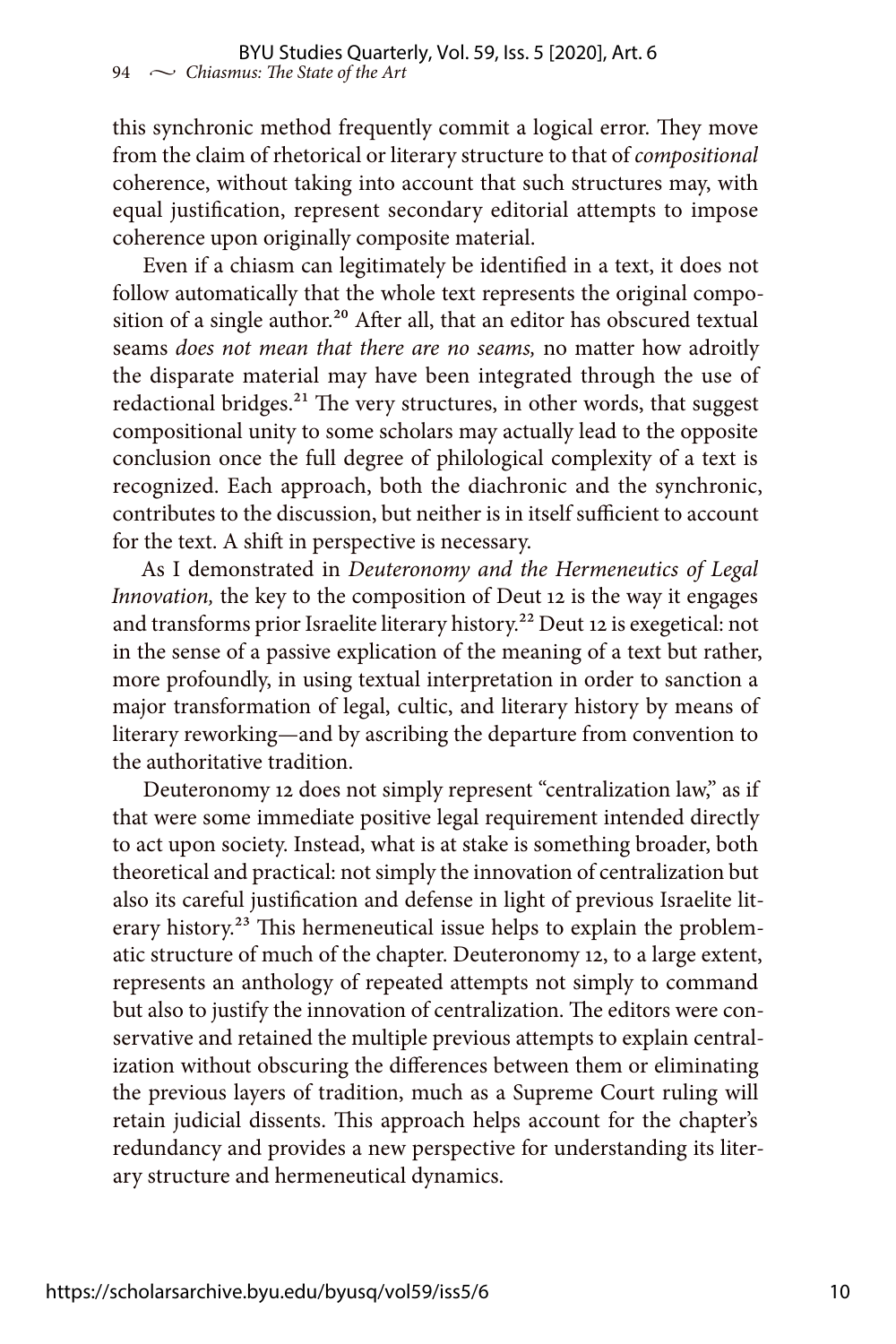### **Case Study 4: Reimagining the Nature of Divine Justice (Deuteronomy 7:9–10)**

The final case study to be presented explores Deut 7:9–10, a text in which the chiasm points to the intentional literary and theological structure of the unit. Most European scholars have failed to recognize this structure, as they divide the passage up into separate literary layers.<sup>24</sup> Examination of this case equally points to textual coherence as a complex idea, since the text is the product of a skilled scribe commenting upon and reacting to an earlier layer of tradition. Deut 7:9–10 thus confirms the power of chiasm to allow us to recover the remarkable ability of ancient Israelite scribes and editors to overturn established notions of divine justice and to imagine new possibilities that focus on individual responsibility.

The Decalogue provides the point of departure for examining this passage.25 The second commandment prohibits the worship of deities other than God and offers the following rationale for the prohibition:

#### *Exhibit 6: Second Commandment of the Decalogue (Exodus 20:5b–6 = Deuteronomy 5:9b–10)*

ֿלֹא־תִשְׁתַּחְוֶה לָהֶם וְלֹא תָעָבְדֵם כִּי אָנֹכִי יְהוָה אֱלֹהֶיךָ אֵל קַנָּא פֹּקֵד עֲוֹן אָבֹת עַל־בָּנִים עַל־שָׁלֵּשִׁים וְעַל־רְבֵּעִים לְשׂנָאַי: 6וְעֹשֶׂה חֶסֶד לַאֲלָפִים לְאֹהֲבַי וּלְשׁמְרֵי מְצָוֹתָי:

[For I, Yahweh, your God,<sup>26</sup> am an impassioned God, visiting the iniquity of the fathers upon the children, upon the third and the fourth generation of those who reject me, but showing kindness to the thousandth generation of those who love me and keep my commandments.]

The Hebrew participles translated "those who love" (לְאֹהֶבָי) and "those who reject" (לְשֹׂנְאָי) are not simply emotional but legal terms. Reflecting the terminology of ancient Near Eastern state treaties, "love" designates political loyalty to the suzerain while "reject" denotes acts of treason.27 Israelite authors took over this secular treaty terminology, together with the concept of a binding legal tie, in order to conceptualize the nation's relationship with its God as a covenant.<sup>28</sup> These ancient Near Eastern treaties were understood as being made in perpetuity. They were therefore binding not only upon those immediately signatory to them but also upon succeeding generations. The punishment for violating the treaty, therefore, applied not just to those who originally swore their agreement to it, but also to their progeny: that is, to their children and their grandchildren. That principle underlies God's threat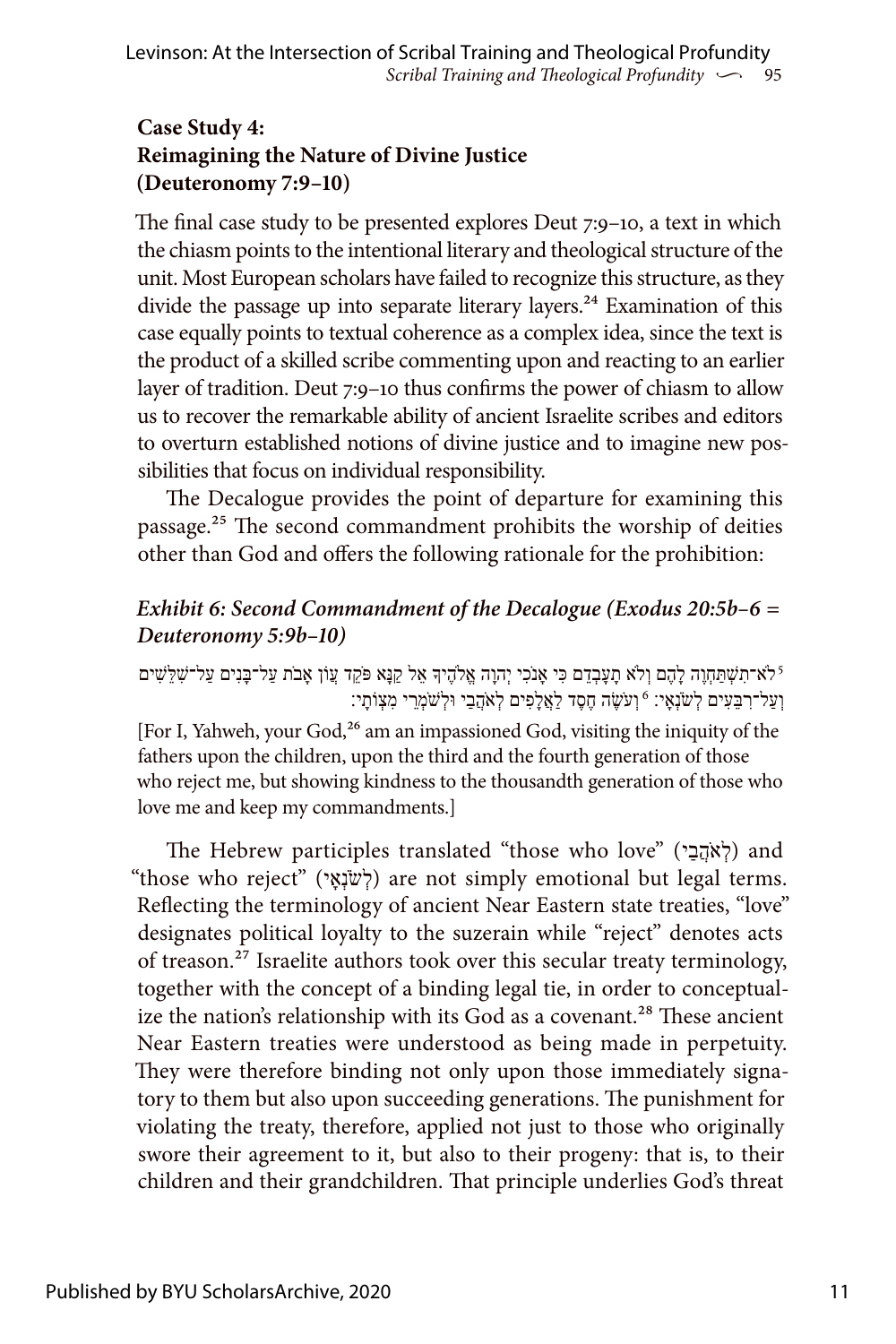in the Decalogue that he will visit his rage upon the third and fourth generation of those guilty of breaking the covenant.<sup>29</sup>

The Decalogue thus formulates a doctrine of the transgenerational consequences of sin. Although it is my parent who wrongs God, I and my children and my grandchildren are punished for the parent's wrongdoing, independent of any particular wrongdoing on our part. The text is remarkably silent about whether the actual sinner is punished for his or her own offense or whether the expected punishment might be completely displaced onto the progeny.<sup>30</sup> Here there emerges a fundamental ethical and theological problem: Is it not *odious* for God to punish innocent persons, merely for being the progeny of sinners?

A remarkable transformation of this Decalogue doctrine can be found just two chapters later within the legal corpus of Deuteronomy, as shown in exhibit 7. The text presents itself as an address by Moses to the nation of Israel, given on the eve of the nation's entry into the promised land of Canaan, forty years after God originally delivered the law to the people at Mount Sinai (Deut 1:1–3). According to the editorial superscription in the biblical text, Moses here explicates the laws that God had earlier proclaimed (Deut 1:5) and exhorts the nation to obedience. In this new literary setting, Moses, while reviewing the past, ostensibly quotes the Decalogue (Deut  $5:9-10 =$  Exod  $20:5-6$ ) and then preaches to the nation concerning it. Moses thus expounds upon divine justice.

#### *Exhibit 7: Mosaic Homily on Divine Justice (Deuteronomy 7:9–10)*

וְיָדַעְתָּ כִּי־יְהוָה אֱלֹהֶיִךָּ הוּא הָאֱלֹהִים הָאֵל הַנֶּאֱמֶן שֹׁמֵר הַבְּרִית וְהַחֶסֶד לְאֹהֲבָיו וּלְשֹׁמְרֵי מִצְוֹתָיו? לְאֶלֶף דּוֹר: <sup>10</sup> וּמְשַׁלֵּם לְשׂנְאָיו אֶל־פָּנָיו לְהַאֲבִידוֹ לֹא יְאַחֵר לְשׂנְאוֹ אֶל־פָּנָיו יְשַׁלֶּם־לוֹ:

[Know, therefore, that only Yahweh your God is God, the steadfast God who keeps his gracious covenant to the thousandth generation of those who love him and keep his commandments, but who requites those who reject himto their face, by destroying them. He does not delay with anyone who rejects him—to his face he requites him.]

The vocabulary of this passage makes it clear that the Mosaic speaker alludes specifically to the Decalogue, which he has previously quoted (Deut 5). This reuse of the Decalogue is marked by a chiastic citation.<sup>31</sup> The first person sequence of the Decalogue—(A) "those who reject me" (אָשׁׂנָאֵי) and (B) "those who love me and keep my commandments"  $\overline{D}$ eut 5:9-10)—is inverted. In the new context in Deut 7, it is recast as a third person report and the order of the elements is reversed: (B') "those who love him and keep his commandments" (לְאֹהֲבָיו וּלְשׁמְרֵי מִצְוֹתָיו) and (A') "those who reject him" (לְשֹׁמְרֵי מִצְוֹתָיו)  $[Qere]$ .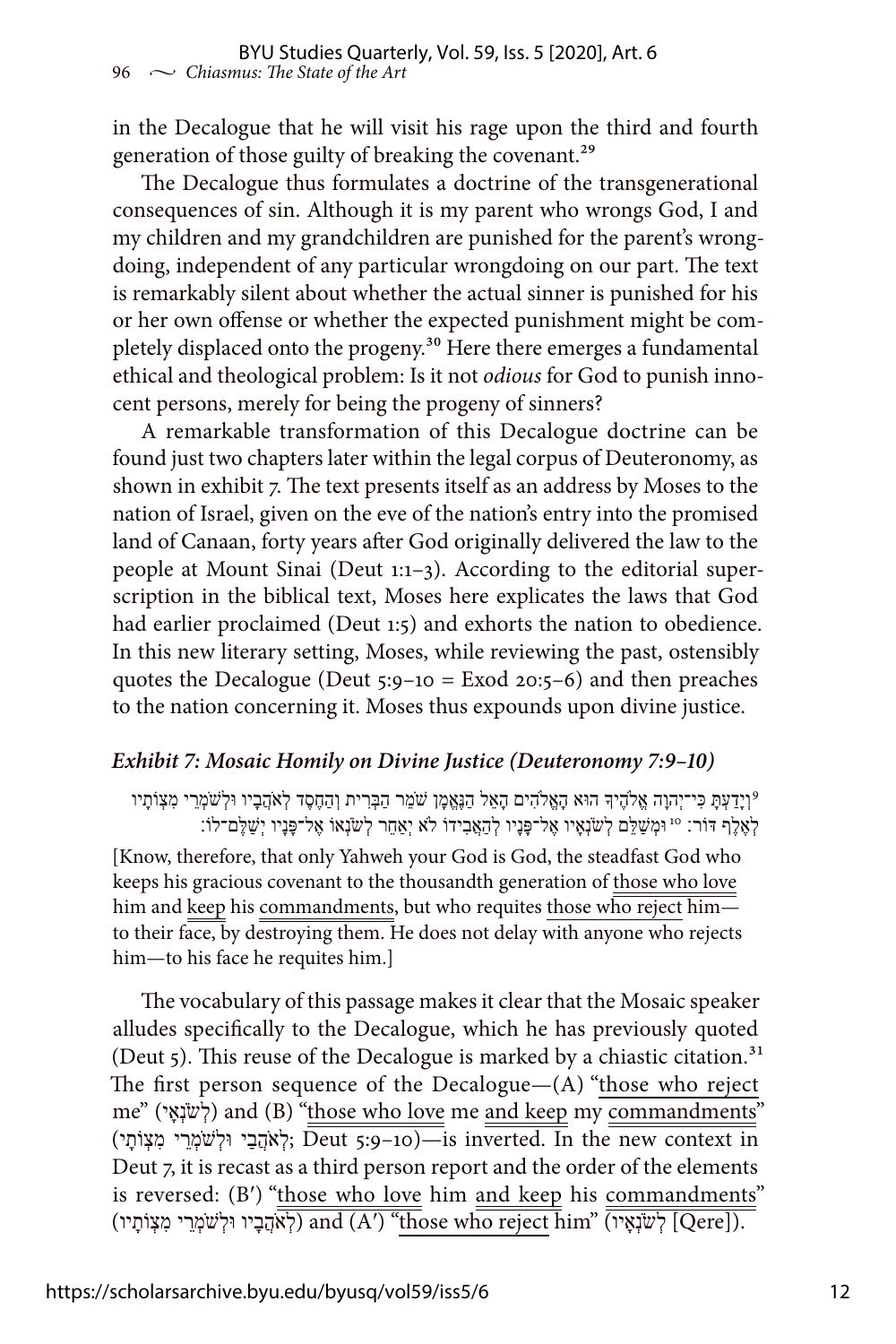*Scribal Training and Theological Profundity*  $\sim$  97 Levinson: At the Intersection of Scribal Training and Theological Profundity

The Mosaic speaker purports to provide a homiletic paraphrase of the formula for divine justice in the Decalogue. But a closer look reveals that the homily so fundamentally transforms the original as to revoke it. The speaker has strategically deleted references to the transgenerational consequences of sin and instead asserts the *immediate* punishment of the sinner. By implication, divine punishment for sin is restricted to the sinner alone. In contrast to the Decalogue, the progeny, who are *here strikingly unmentioned,* are not explicitly visited with divine punishment.

#### *Exhibit 8: Legal Reworking in Support of Individual Responsibility (Deuteronomy 7:10)*

| who requites<br>А                             | וּמִשַׁלֵּם               |
|-----------------------------------------------|---------------------------|
| those who reject him-to their face,           | <u>לשנאיו</u> אָל־פָּנָיו |
| X by destroying them.                         | דַאֲבִידוֹ≮               |
| X He does not delay                           | אַמַר $\star$             |
| with anyone who rejects him-to his face<br>B' | <u>לשׂנאו אל־פָּנִיו</u>  |
| he requites him.<br>A'                        |                           |

In form, this passage demonstrates two types of chiasm. In addition to the chiastic citation of the Decalogue already noted, Deut 7:10 is structured as a chiasm. In the diagram of this verse in exhibit 8, the underlining shows how a key term from the originally problematic text is cited: the retribution due "those who reject him," which alludes to "those who reject me" in the Decalogue. Once cited, however, the same term receives a new continuation: the new teaching of individual responsibility (as the *italicized* text shows). The double annotation stipulates that God requites the sinner, literally, "to his face" (אֱל־פֶּנָיו).<sup>32</sup> As the medieval Jewish commentator Rashi (1040–1105 CE) accurately saw, the phrase means "in his lifetime" (בְּחַיֵּין).<sup>33</sup> The annotations redefine divine punishment and restrict it so that it no longer extends across generations.<sup>34</sup> The paraphrase of the source thus abrogates the source, which now propounds the doctrine of individual responsibility. The chiastic pattern of the textual reworking, as shown in the diagram (ABX::XB′A′), frames and thus highlights Deuteronomy's ethical innovation (marked by X): the introduction of the notion that God "does not delay" (לֹא יִאֲחֶר) retributive justice, that is, that punishment no longer occurs transgenerationally. The doctrinal innovation is accomplished by means of textual reformulation.

The doctrine of individual retribution is not presented in Deut 7 as a departure from the *status quo*. Instead, the new teaching is presented as consistent with the very doctrine that it rejects: as an authoritatively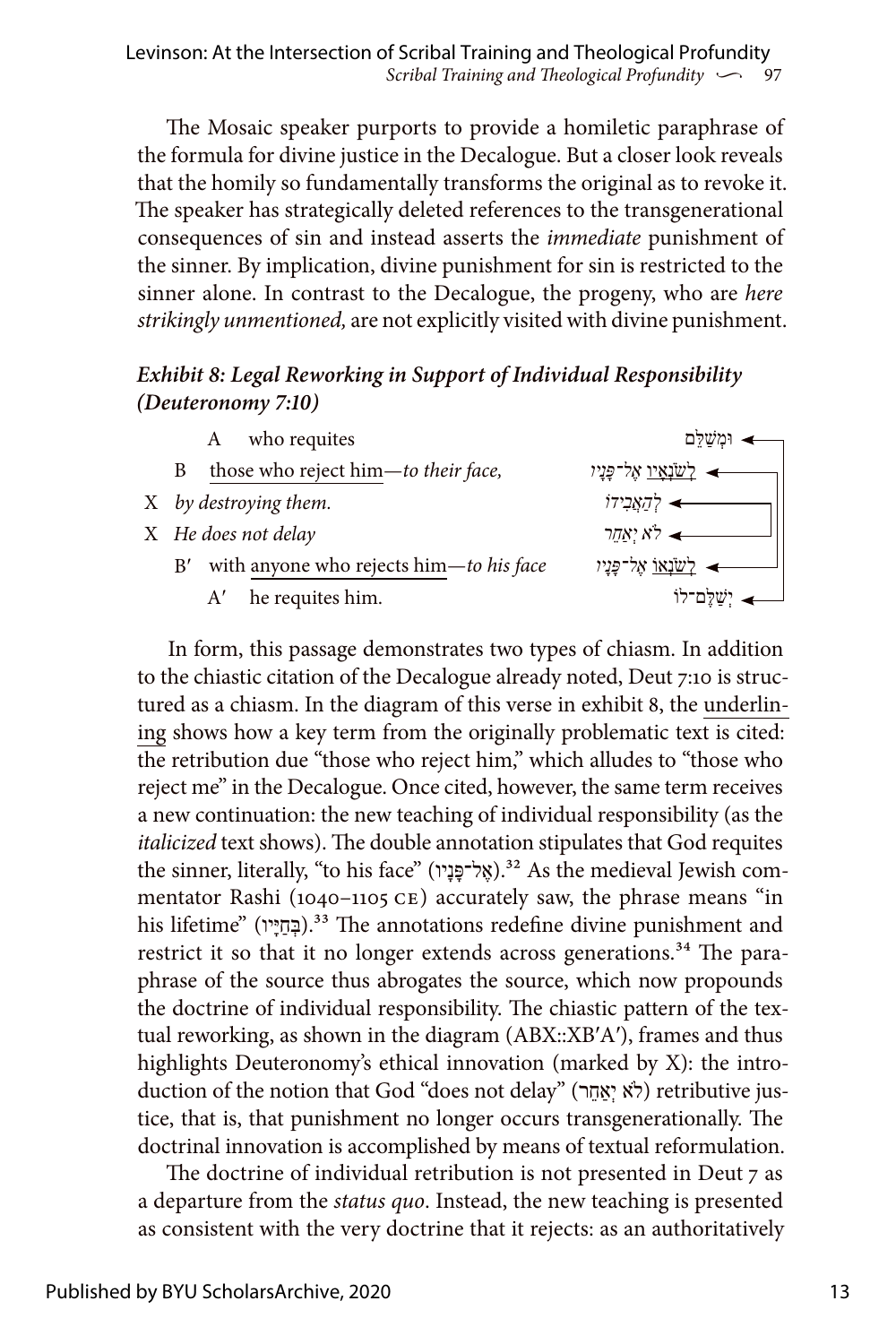taught "re-citation" of the original *theologoumenon* or "divine proclamation." The author of this text marshals the very words of the formula for transgenerational punishment against itself. Its key terms are redeployed so as to abrogate transgenerational punishment and mandate individual retribution instead. The evidence of Deut 7 thus requires a reassessment of the standard conception of the literary chiasm. The standard debate about whether it should be seen primarily in synchronic terms, as a compositional device, or rather in diachronic terms, as an editorial device, does not do justice to its use here. In this case, it subsumes characteristics associated with both editing and composition. Critical is the insight that the use of the device, while marking exegetical reinterpretation of a lemma, does not constitute a secondary redactional layer. The writer of this text reworks and reinterprets older law so as to make an original statement. In doing so, that writer emerges as both author and editor.<sup>35</sup>

#### **Conclusions**

The primary goal of this essay has been to demonstrate the richness and range of uses of the chiasm as a scribal device in antiquity. As the case studies above show, chiasm could serve to provide narrative suspense and plot complexity, and as a way for editors to integrate law and narrative. The texts presented also exemplify how editors used the device to integrate a range of material from originally independent or diverse backgrounds, including texts that do not appear to agree with one another and that express divergent viewpoints, to provide bridges and transitions for the reader, while still preserving the diversity of perspectives and viewpoints. Finally, the examples demonstrate how editors could rework traditions and earlier texts to make powerful new theological statements about the nature of divine justice.

It is thus too reductive to see the chiasm simply as a marker of compositional unity or of alleged antiquity. It could equally result from redactional layering or exegetical reworking. Nor should chiasm be regarded merely in aesthetic or formal terms as marking elegance. It can equally point to sites of profound religious creativity and mark the transformation of tradition with the infusion of new insight. In other words, the chiasm was more than simply a technical scribal device. In the skilled hands of the editors of ancient Israelite literature, the device was also an agent of the theological imagination, of literary and religious creativity, and of cultural change.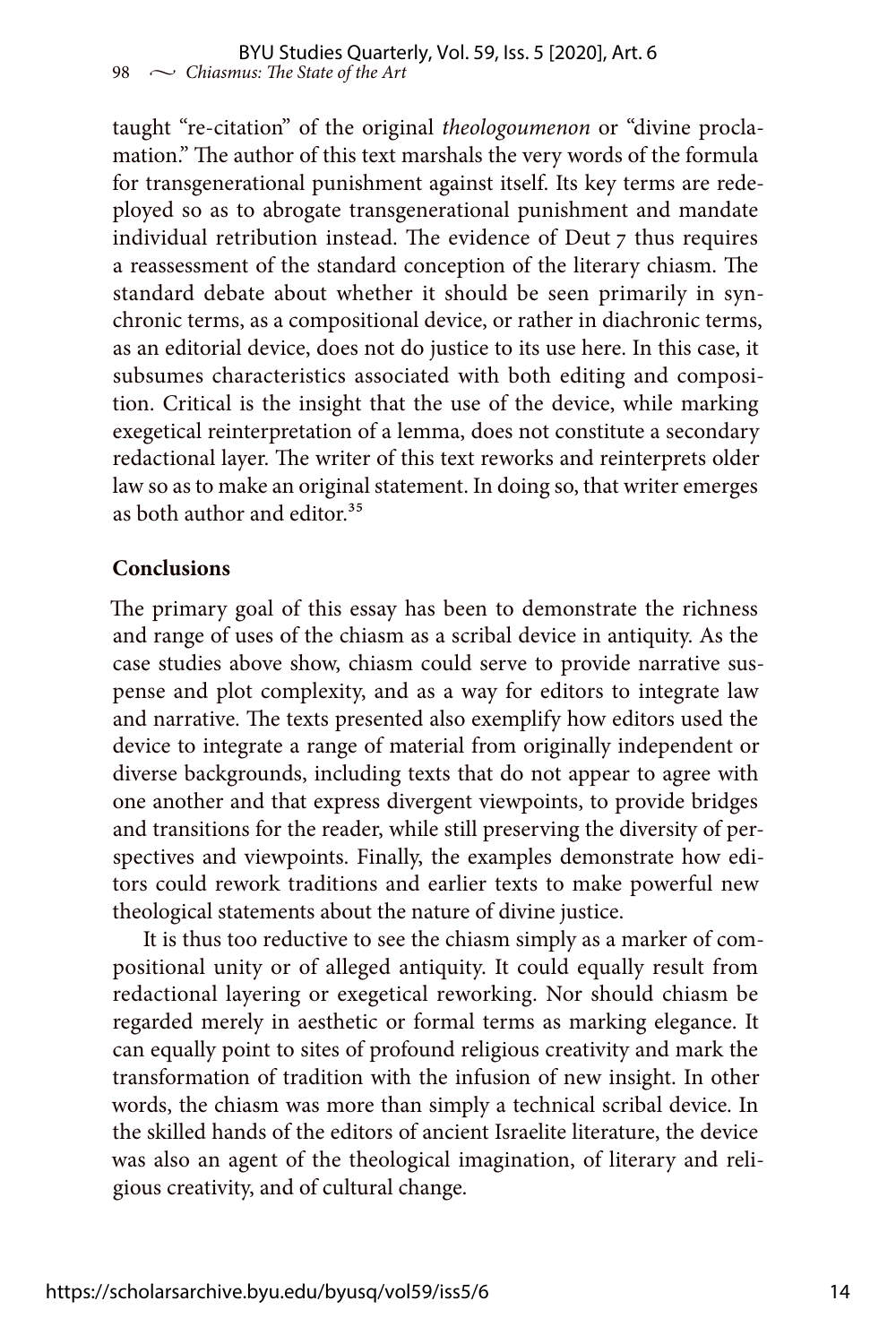Bernard M. Levinson is a professor of classical and Near Eastern studies and of law at the University of Minnesota, where he holds the Berman Family Chair of Jewish Studies and Hebrew Bible. He is an elected fellow of the American Academy for Jewish Research and of the Biblical Colloquium. The interdisciplinary significance of his work has been recognized with appointments to the Institute for Advanced Study in Princeton; the *Wissenschaftskolleg zu Berlin*/Berlin Institute for Advanced Study; the National Humanities Center, and the Israel Institute for Advanced Studies, where he codirected an international research group on the formation of the Pentateuch. Levinson is the author or editor of twenty publications specifically relating to chiasmus. Several of his works cover discussions of chiasmus, repetitive resumption (*Wiederaufnahme*), ring composition, and Seidel's Law (inverted or chiastic quotation).

#### *Notes*

1. In my previous work, I have identified a range of devices, in addition to chiasm, that are prevalent in the literature of the ancient Near East. These include:

- 1. Seidel's Law, in which the author cites an earlier text by reversing the elements of that source text. As such, the quotation is marked chiastically, with the original text AB often cited as B′A′.
- 2. Repetitive resumption (*Wiederaufnahme*), in which the composer brackets a digression or interpolation by framing it with a repetition, much as a flashback in a film is often correspondingly framed, introduced by a fade-out and concluded with a fade-in. In the case of the repetitive resumption, one or two clauses from the material preceding the interruption are repeated after it to mark the resumption of the original text. As such, there is a sequence of original material ABC, then the contextually disruptive X, followed by the repetition, Cʹ, after which the original sequence, DEF, resumes: ABC::X::CʹDEF. The repetition in question need not be verbatim. More often it is approximate and may abridge the earlier unit. In addition, the repetition may reverse the elements of the original, in conformity with Seidel's law.
- 3. Lemmatic citation and reformulation, in which an author selectively quotes words and phrases from an earlier text in order to transform the meaning of the source text to suit the author's purposes.
- 4. Textual voicing, which includes pseudepigraphy, in which the author attributes authorship of the text to an earlier, authoritative figure, such as Moses. Other examples of textual voicing include theonymy, in which the author attributes the text directly to God, and the use of an omniscient narrator.

For additional discussion of these literary techniques, see Bernard M. Levinson, *Deuteronomy and the Hermeneutics of Legal Innovation* (Oxford: Oxford University Press, 1997), 17–20, 34–38, 47–48, 97.

2. For an invaluable study of potential errors in the identification of chiastic structures, see David P. Wright, "The Fallacies of Chiasmus: A Critique of Structures Proposed for the Covenant Collection (Exodus 20:23–23:19)," *Zeitschrift für Altorientalische*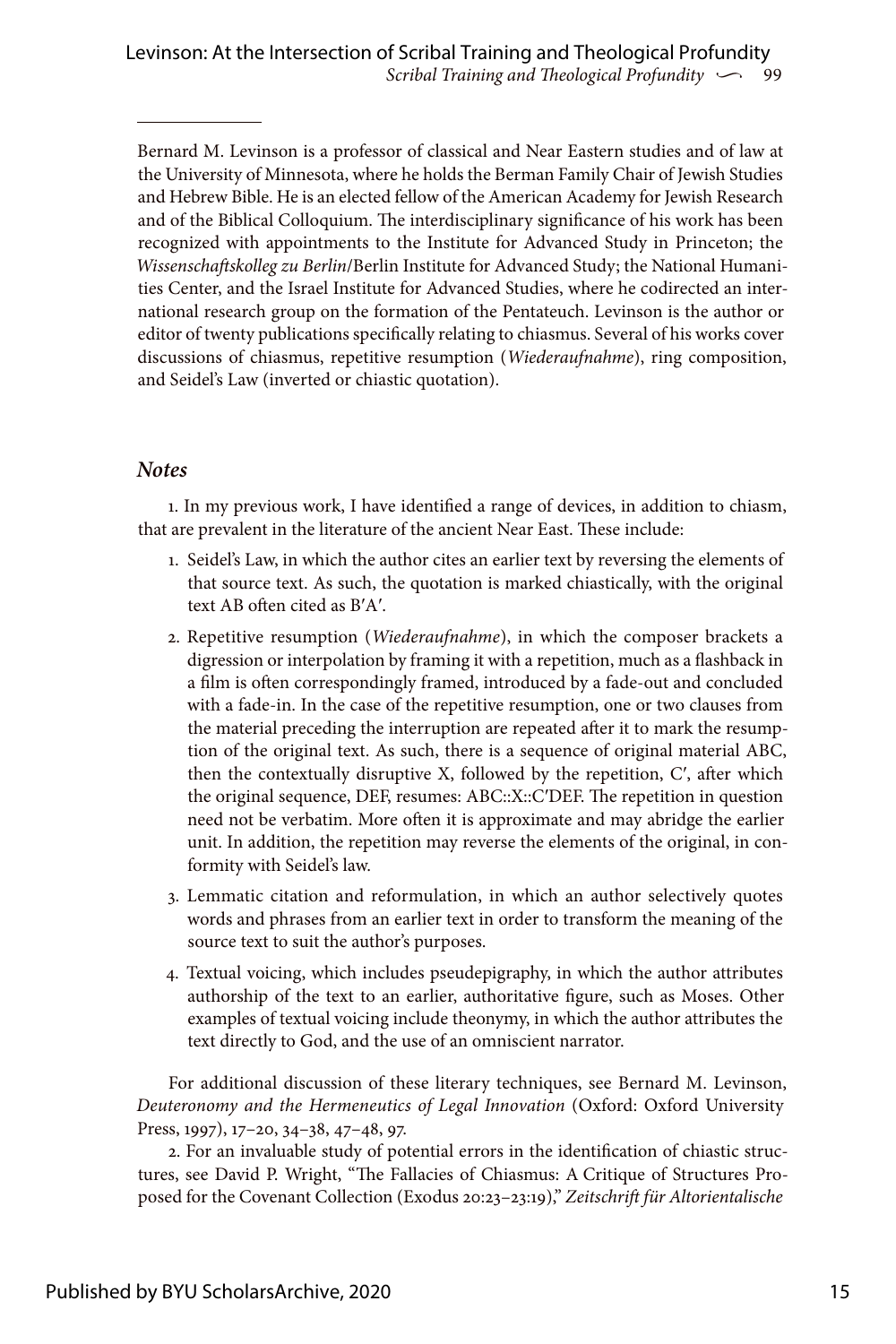*und Biblische Rechtsgeschichte* 10 (2004): 143–68. In a later reconsideration, Wright conceded the use of symmetrical structures as a compositional tool by ancient scribes in defined circumstances: David P. Wright, "Chiasmus in the Covenant Code Reconsidered: The Final Apodictic Laws," in *"Gerechtigkeit und Recht zu üben" (Gen 18,19): Studien zur altorientalischen und biblischen Rechtsgeschichte, zur Religionsgeschichte Israels und zur Religionssoziologie. Festschrift für Eckart Otto zum 65. Geburtstag* (ed. Reinhard Achenbach and Martin Arneth, Beihefte zur Zeitschrift f*ür* Altorientalische und Biblische Rechtsgeschichte 13; Wiesbaden: Harrassowitz, 2000), 171–81.

3. Jean-Pierre Sonnet examines this concept of God repenting in "God's Repentance and 'False Starts' in Biblical History (Genesis 6–9; Exodus 32–34; 1 Samuel 15 and 2 Samuel 7)," in *Congress Volume: Ljubljana 2007* (ed. André Lemaire; Supplements to Vetus Testamentum 133; Leiden: Brill, 2010), 469–94. Sonnet's future volume devotes a chapter to the narrative poetics of God's changing his mind in the flood story; see Jean-Pierre Sonnet, *Dramatis Persona: God as a Narrative Character in the Hebrew Bible* (forthcoming).

4. Unless otherwise indicated, all translations are my own. It is worth noting that translations of these passages may make it difficult to identify similarities in their respective content. For example, the New Jewish Publication Society translation of בהמה in Gen 6:7 as "beasts" obscures the important allusion to the identical Hebrew word in Gen 1:24, where NJPS had translated it as "cattle." In the narrative implementation of the divine announcement (Gen 6:7) that appears in 7:23, however, the word is correctly translated as "cattle." See the NJPS reprint in A. Berlin and M. Z. Brettler, eds., *The Jewish Study Bible* (2d ed.; New York: Oxford University Press, 2014).

5. The imagery inherent in the Hebrew verb is specifically that of erasure, in the first instance, textual (Num 5:23; Exod 32:32), but also more general wiping (2 Kgs 21:13). For further discussion of the verb, see U. Cassuto, *A Commentary on the Book of Genesis* (trans. Israel Abrahams; 2 vols.; Jerusalem: Magnes, 1961–64), 1:304–5. This motif of God's re-beginning from a *tabula rasa,* an enforced *ex nihilo* in response to human iniquity, is frequent in the Bible. It recurs in the debates between Moses and God following the episodes of the golden calf (Exod 32:10) and the spies (Num 14:11–12) and in the conception of the devastation of the autochthonous peoples of Canaan in order to create a new moral community bound by God's law (Lev 18:24–30; 20:22–26). So characteristic is this motif of God's ominous duality as destroyer and creator that the early midrash retrojects it into the prehistory of creation, positing a succession of other worlds as having been created and destroyed by God before he was, finally, content with this one: see *Genesis Rabbah* 3:7 in the edition of J. Theodor and Ch. Albeck, *Midrash Bereshit Rabba* (3 vols.; Jerusalem: Wahrmann, 1965, 2d printing), 1:23.

6. It is important to note that the two texts analyzed here are likely from different sources: Gen 1 derives from the Priestly source (P), and Gen 6:7 from a non-Priestly source (non-P). Nevertheless, the parallels in language between the two texts are striking. In describing the animals to be placed on the ark in Gen 7:2–3, non-P is interested only in "cattle" [בהמה [and "birds" [עוף[. Yet "creeping things" [רמש[, a term characteristic of both P's creation account and its flood narrative, appears in the non-P catalogs of creatures to be destroyed in 6:7 and 7:23. Moreover, the order of the creature terms in 6:7 and 7:23 is consistent with P's compositional practice. When all three terms appear together, "cattle" and "creeping things" are generally kept together, while "birds" can appear either before or after the other two terms. There are two exceptions to this principle: (1) in Gen 7:21, רמש appears at the head of the list of animals and is used to refer to creaturely life in general,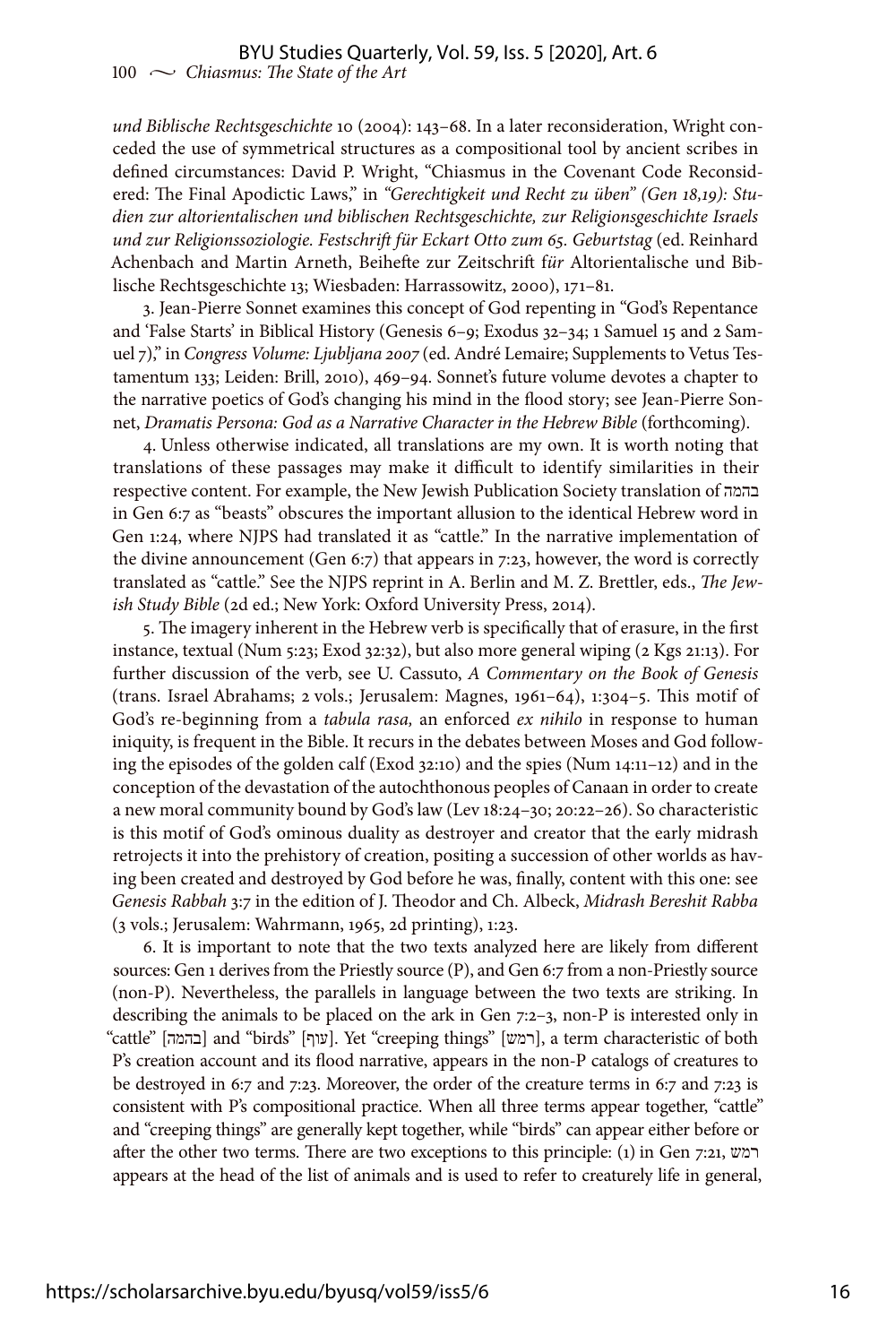while "beasts" [חיה] takes the usual place of רמש, following בהמה in the list; and (2) in Lev 11:46, רמש appears after בהמה and עוף, respectively. In this case, however, רמש refers specifically to aquatic life [כמש החיה הרמשת במים], whereas in other P verses in which cattle and creeping things appear together, רמש is either unmodified, or it is modified by a term for "land" [ארץ or אדמה] (cf. Gen 1:21, in which aquatic life is paired with birds in P's order of creation). (Note: The focus of this analysis is the P source; therefore, it does not take into account Lev 20:25, a verse from the Holiness source that does not follow the same ordering system as that used by P.)

Scholars have long noted the presence of P-like language in Gen 6:7 and have offered a variety of theories of redaction or textual dependence to resolve the problem. For example, David Carr sees the redactor's hand in the animal lists of 6:7aβ and 7:23aβ, inserting vocabulary from P into a non-P text in order to broaden non-P's original focus on the destruction of humanity (in 6:7aα and 7:23aα) to include animals as well. David M. Carr, *Reading the Fractures of Genesis*: *Historical and Literary Approaches* (Louisville, KY: Westminster John Knox, 1996), 57. On the other hand, J. L. Ska explains the P-like terminology in 6:7 and 7:23 by arguing that the non-P flood material does not comprise a complete, independent account, but rather was composed as a supplement to the P narrative. In other words, in the flood narrative, non-P is post-priestly and dependent on P. See Jean-Louis Ska, "The Story of the Flood: A Priestly Writer and Some Later Editorial Fragments," in *Exegesis of the Pentateuch: Exegetical Studies and Basic Questions* (Forschungen zum Alten Testament 66; Tübingen: Mohr Siebeck, 2009), 1–22. A systematic analysis of the arguments about these non-P animal lists is beyond the scope of this essay, whose focus is Gen 7:8–9. Nevertheless, the symmetry between the P and non-P animal terminology in Gen 6–9 does suggest that the chiastic relationship between P's account of the creation of life in Gen 1:20–26 and the animal lists in Gen 6:7 and 7:23 is not coincidental.

7. The citation from Gen 1:24 is, to be sure, not comprehensive but preserves in fixed order the only two substantives without the additional modifier, "of every kind."

8. For a fuller investigation, see Bernard M. Levinson, "A Post-Priestly Harmonization in the Flood Narrative," in *The Post-Priestly Pentateuch: New Perspectives on Its Redactional Development and Theological Profiles* (ed. Federico Giuntoli and Konrad Schmid; Forschungen zum Alten Testament 101; Tübingen: Mohr Siebeck, 2015), 113–23.

9. Victor Avigdor Hurowitz, *Inu Anum ṣīrum: Literary Structures in the Non-Juridical Sections of Codex Hammurabi* (Occasional Publications of the Samuel Noah Kramer Fund 15; Philadelphia: University Museum, 1994).

10. For a valuable analysis of the redactional development of Deut 12, see Simeon Chavel, "The Literary Development of Deuteronomy 12: Between Religious Ideal and Social Reality," in *The Pentateuch: International Perspectives on Current Research* (ed. Thomas B. Dozeman, Konrad Schmid, and Baruch Schwartz; Forschungen zum Alten Testament 78; Tübingen: Mohr Siebeck, 2011), 303–26.

11. This table is based in part on one provided by Norbert Lohfink, "Opfer und Säkularisierung im Deuteronomium," in *Studien zu Opfer und Kult im Alten Testament* (ed. Adrian Schenker; Forschungen zum Alten Testament 3 (Tübingen: Mohr [Siebeck], 1992), 26.

12. See, for example, Gerhard von Rad, *Deuteronomy: A Commentary* (Old Testament Library; Philadelphia: Westminster, 1966), 89; and A. D. H. Mayes, *Deuteronomy* (New Century Bible Commentary; London: Marshall, Morgan & Scott, 1979), 222.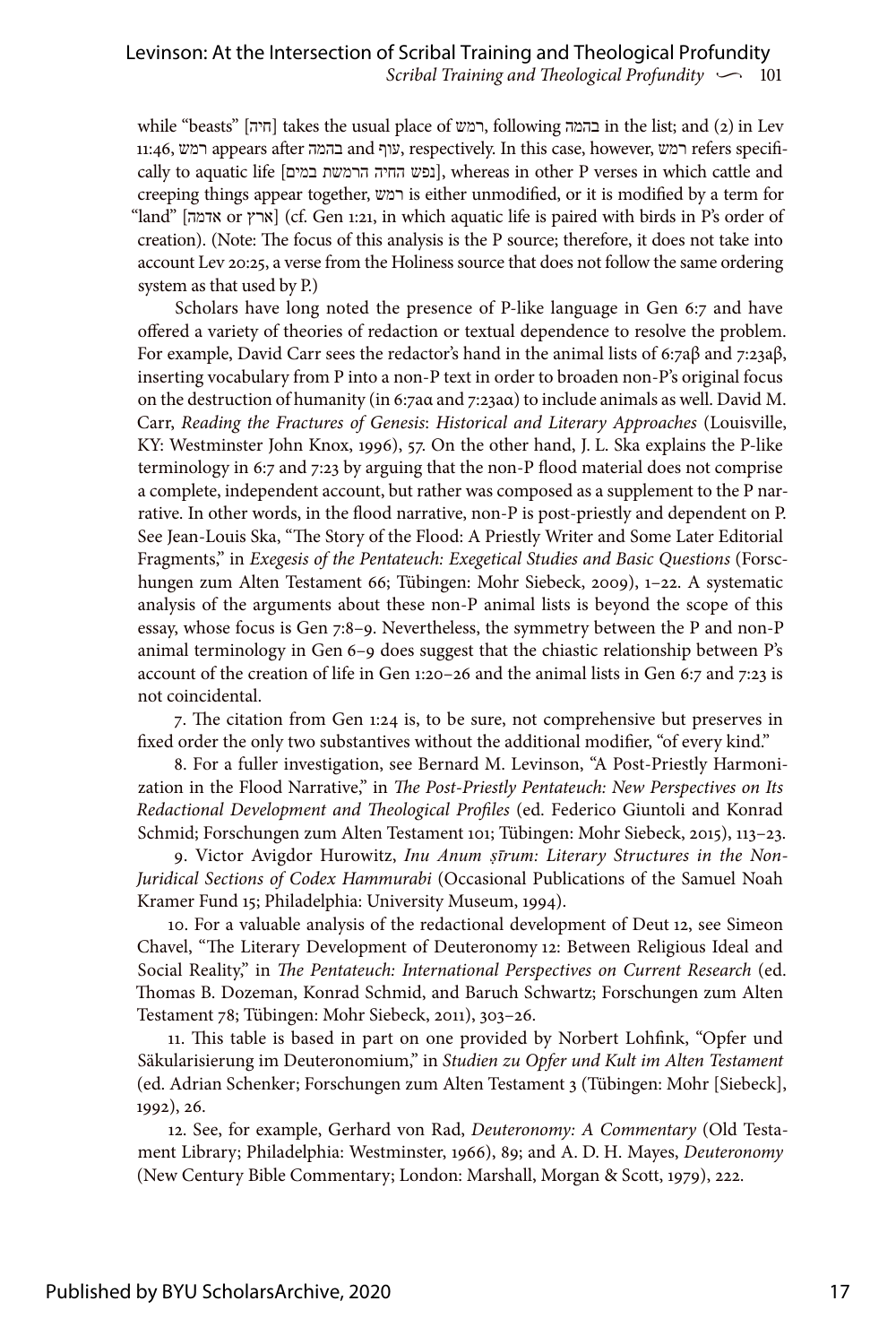13. This is my translation of the Hebrew, intentionally using an older English style in order to show the distinction between the singular (thee, thine) and the plural (you) form of the second person pronoun, which has been lost in modern English. On the geographical restriction of the superscription, see Norbert Lohfink, *Studien zum Deuteronomium und zur deuteronomistischen Literatur II* (Stuttgarter biblische Aufsatzbände 12; Stuttgart: Katholisches Bibelwerk, 1991), 229–56; repr. from Norbert Lohfink, "Die *ḥuqqîm ûmišpāṭîm* im Buch Deuteronomium und ihre Neubegrenzung durch Dtn 12,1," *Biblica* 70 (1989): 1–29. See also Norbert Lohfink, "Dtn 12,1 und Gen 15,18: Das dem Samen Abrahams geschenkte Land als der Geltungsbereich der deuteronomischen Gesetze"; and Norbert Lohfink, "Zum rabbinischen Verständnis von Dtn 12,1," both reprinted in the same volume (pp. 257–85, 287–92).

14. Lohfink, "Dtn 12,1 und Gen 15,18," 259, 265, establishes both the coherence of the superscription on juridical grounds and its text-critical originality as the *lectio difficilior* in contrast to the Septuagint, which levels the plural throughout the verse. This frequent number change (*Numeruswechsel*) in the Hebrew text of Deuteronomy, which occurs both in the legal corpus and in the narrative frame, still awaits satisfactory explanation. For more detailed studies, see Norbert Lohfink, *Das Hauptgebot: Eine Untersuchung literarischer Einleitungs-fragen zu Dtn 5–11* (Analecta Biblica 20; Rome: Pontifical Biblical Institute, 1963), 239–57; Christopher T. Begg, "The Significance of the *Numeruswechsel* in Deuteronomy—the 'Prehistory' of the Question," *Ephemerides Theologicae Lovanienses* 55 (1979): 116–24; Christopher T. Begg, "Contributions to the Elucidation of the Composition of Deuteronomy with Special Attention to the Significance of the *Numeruswechsel*" (PhD diss., University of Louvain, 1987); and Yoshihide Suzuki, "The '*Numeruswechsel*' in Deuteronomy" (PhD diss., Claremont Graduate School, 1982).

15. See the fine analysis by Georg Braulik, *Die deuteronomischen Gesetze und der Dekalog: Studien zum Aufbau von Deuteronomium 12–26* (Stuttgarter Bibelstudien 145; Stuttgart: Katholisches Bibelwerk, 1991), 23–30.

16. Note the additional parallel between "where the nations worshipped their gods" (Deut 12:2) and "how did these nations worship their gods" (Deut 12:30).

17. As a prime example of this approach, and providing extensive further bibliography, see Eleonore Reuter, *Kultzentralisation: Entstehung und Theologie von Dtn 12* (BBB 87; Frankfurt: Anton Hain, 1993), 109–14.

18. Despite all such attempts, there is no direct access to a hypothetically reconstructed earliest centralization law: even the law conventionally deemed the earliest, Deut 12:13–19, has already been reworked in light of the final stage of the redaction. Norbert Lohfink, *Lectures on Deuteronomy 12–14* (Rome: Pontifical Biblical Institute, 1983), 101, 105. Professor Lohfink kindly made available to me these transcribed lectures, originally given at the Pontifical Biblical Institute, which contain a wealth of research. See also Norbert Lohfink, "Zur deuteronomischen Zentralisationsformel," *Biblica* 65 (1984): 297–328; reprinted in and cited according to Lohfink, *Studien zum Deuteronomium und zur deuteronomistischen Literatur II,* 164.

19. Several analyses of Deuteronomy reason from literary design to single authorship without considering an alternative interpretation of the evidence. Stressing chiastic structures as well as syllable counting as signs of compositional unity, see Duane L. Christensen, *Deuteronomy 1:1–21:9* (rev. ed.; WBC 6A; Waco, TX: Thomas Nelson, 2001), 240, 242, 263. For an example of chiastic analysis carried out without addressing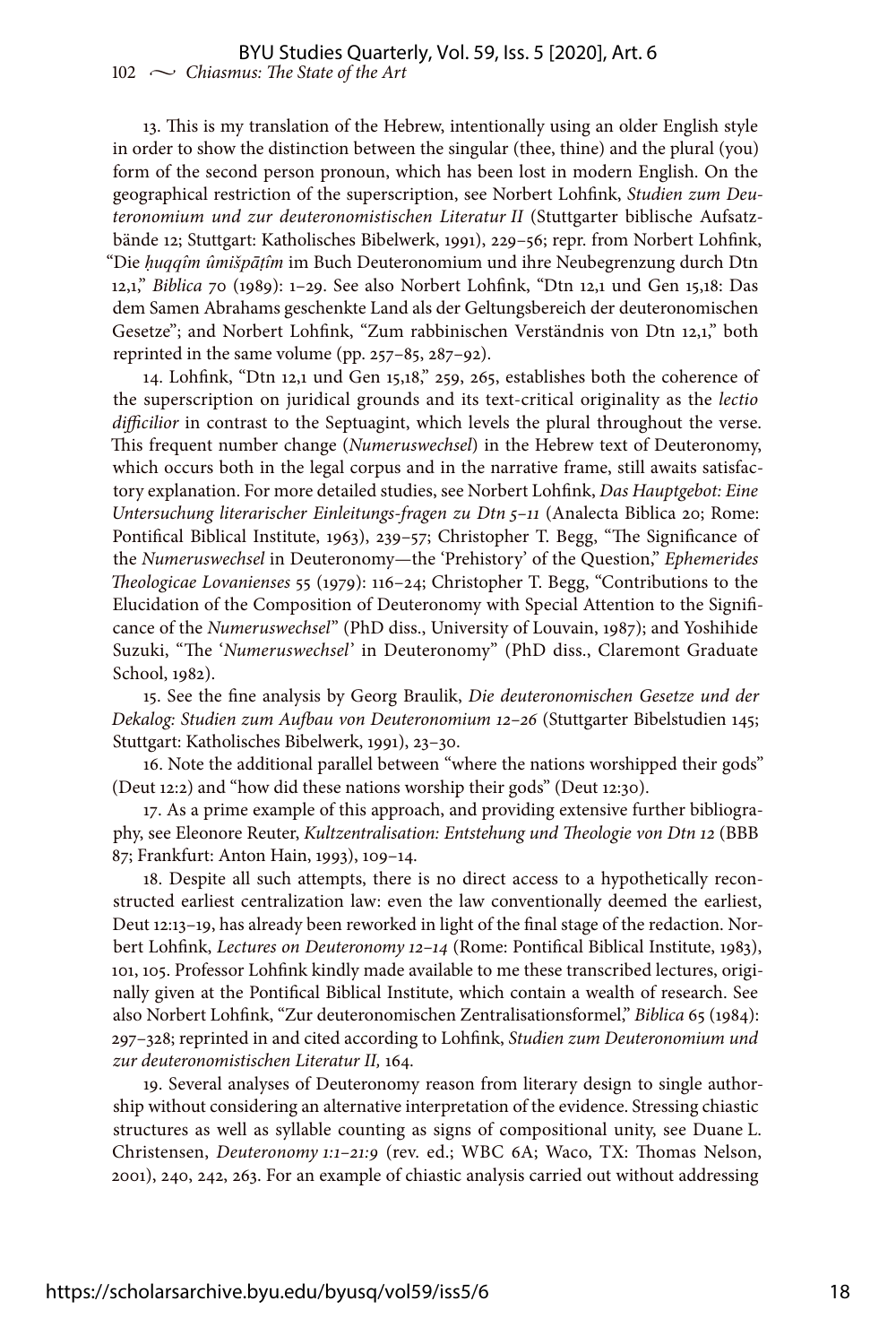philological issues, such as grammatical number change, which is then used to defend a claim of compositional unity, see J. G. McConville, *Law and Theology in Deuteronomy* (JSOTSup 33; Sheffield: JSOT Press, 1984), 67. For a critical analysis, see Bernard M. Levinson, "McConville's *Law and Theology in Deuteronomy,*" *Jewish quarterly review* 80, no. 3/4 (January–April 1990): 396–404. On the synchronic approaches of Harold M. Wiener, Calum M. Carmichael, Stephen A. Kaufman, and J. G. McConville, see Bernard M. Levinson, "Calum M. Carmichael's Approach to the Laws of Deuteronomy," *Harvard Theological Review* 83, no. 3 (July 1990): 227–57; and Bernard M. Levinson, *The Hermeneutics of Innovation: The Impact of Centralization upon the Structure, Sequence, and Reformulation of Legal Material in Deuteronomy* (Ann Arbor, MI: University Microfilms, 1991), 14–60.

20. See the due cautions of James Kugel, "On the Bible and Literary Criticism," *Prooftexts* 1, no. 3 (September 1981): 217–36.

21. See the interesting discussion of "the disappearing redactor" by John Barton, *Reading the Old Testament: Method in Biblical Study* (Philadelphia: Westminster, 1984), 56–58.

22. Levinson, *Deuteronomy,* 23–52.

23. Morton Smith, *Palestinian Parties and Politics that Shaped the Old Testament* (2d ed.; London: SCM, 1987), broke important ground in arguing that Deut 12:8–12 represents a later exegetical harmonization between noncentralization law (Exod 20:24) and centralization law (Deut  $12:4-7$ ). In contrast to his model, however, the claim here is that the very initial formulation of the centralization law is already exegetical and intertextual. Moreover, he does not indicate why he considers Deut 12:4–7 to represent the earliest formulation of centralization.

24. For a recent analysis, see Timo Veijola, *Das fünfte Buch Mose, Deuteronomium: Kapitel 1,1–16,17* (Das Alte Testament Deutsch 8.1; Göttingen: Vandenhoeck & Ruprecht, 2004), 206–8. See also the earlier work by Reinhard Achenbach, *Israel zwischen Verheißung und Gebot: Literarkritische Untersuchungen zu Deuteronomium 5–11* (Europäische Hochschulschriften 422; Frankfurt: Peter Lang, 1991), 227.

25. This point of departure should be seen more in heuristic than in historical terms. It is difficult to place the Decalogue in its present form at the beginning of the history of Israelite religion or to consider it ancient. This difficulty besets the otherwise excellent exegetical treatment by Moshe Weinfeld, "The Decalogue: Its Significance, Uniqueness, and Place in Israel's Tradition," in *Religion and Law: Biblical-Judaic and Islamic Perspectives* (ed. Edwin B. Firmage, Bernard G. Weiss, and John W. Welch; Winona Lake, IN: Eisenbrauns, 1990), 3–47. His approach, which regards the Decalogue as ancient and Mosaic in origin, should be supplemented by the evidence for a late, Deuteronomistic redaction of the Sinai pericope. See, for example, Reinhard G. Kratz, "Der Dekalog im Exodusbuch," *VT* 44 (1994): 205–38; Erich Zenger, "Wie und wozu die Tora zum Sinai kam: Literarische und theologische Beobachtungen zu Exodus 19–34," in *Studies in the Book of Exodus: Redaction-Reception-Interpretation* (ed. Marc Vervenne; BETL 126; Leuven, Belgium: Leuven University Press/Peeters, 1996), 265–88; idem, "Der Stand der Dekalogforschung," in *Recht und Ethik im Alten Testament* (ed. Bernard M. Levinson and Eckart Otto, with assistance from Walter Dietrich; Altes Testament und Moderne 13; Münster/London: LIT Verlag, 2004), 57–65; and Matthias Köckert, "Wie kam das Gesetz an den Sinai?" in *Vergegenwärtigung des Alten Testaments: Beiträge zur biblischen Hermeneutik für Rudolf Smend zum 70. Geburtstag* (ed. Christoph Bultmann, Walter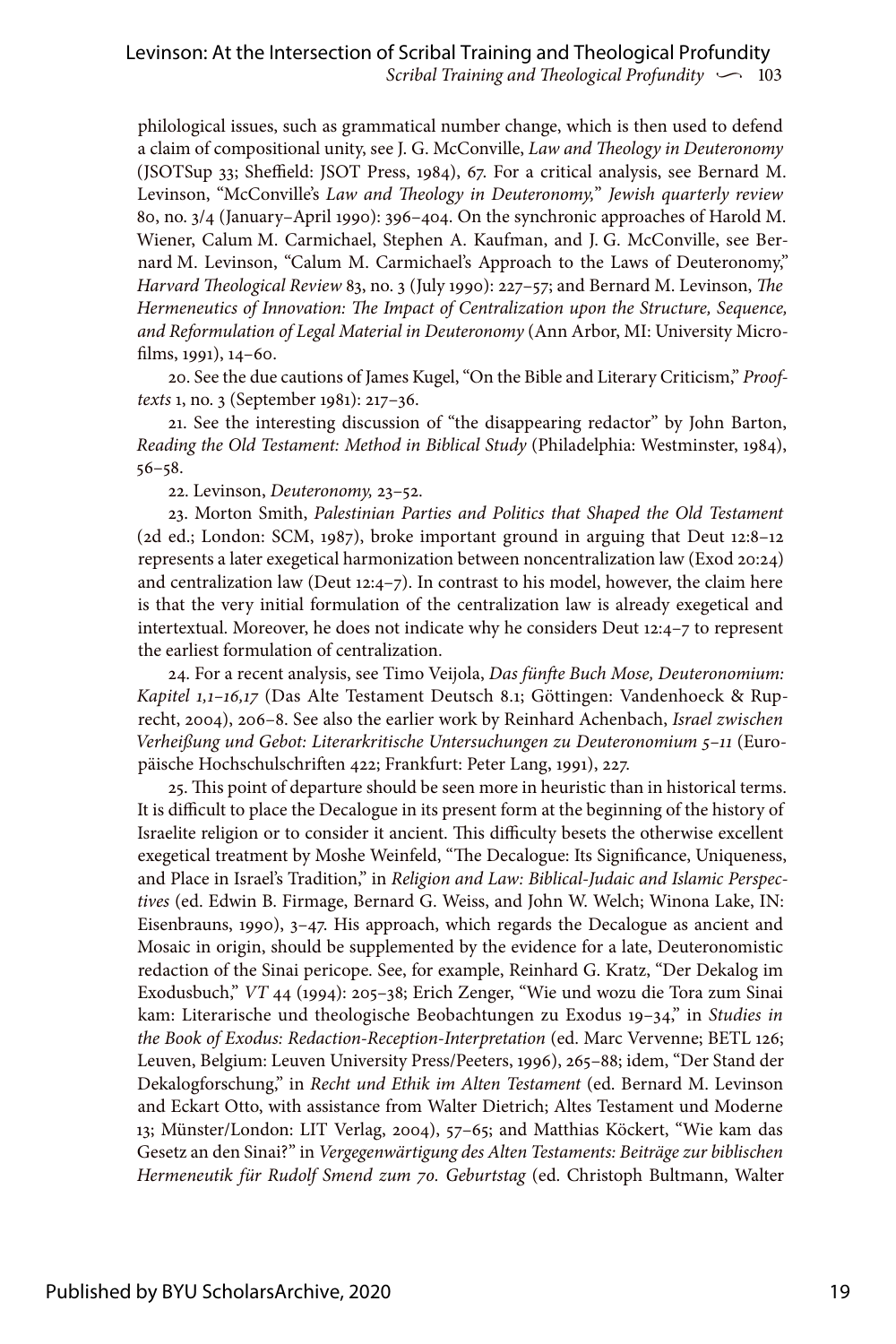Dietrich, and Christoph Levin; Göttingen: Vandenhoeck & Ruprecht, 2002), 13–27. For a different approach, see Christoph Levin, "Der Dekalog am Sinai," in idem, *Fortschreibungen: Gesammelte Studien zum Alten Testament* (BZAW 316; Berlin: Walter de Gruyter, 2003), 60–80.

26. The Israelite god is referred to by two main names in the Bible: Yahweh and God.

27. William L. Moran, "The Ancient Near Eastern Background of the Love of God in Deuteronomy," *CBQ* 25 (1963): 77–87; repr. in William L. Moran, *The Most Magic Word: Essays on Babylonian and Biblical Literature* (ed. Ronald S. Hendel, CBQMS 35 (Washington, D.C.: Catholic Biblical Association, 2002), 170–81. See also Moshe Weinfeld, *Deuteronomy and the Deuteronomic School* (Oxford: Clarendon, 1972; repr., Winona Lake, IN: Eisenbrauns, 1992), 81–91; and Udo Rüterswörden, "Die Liebe zu Gott im Deuteronomium," in *Die deuteronomistischen Geschichtswerke: Redaktions- und religionsgeschichtliche Perspektiven zur 'Deuteronomismus'-Diskussion in Tora und Vorderen Propheten* (ed. Markus Witte et al.; BZAW 365; Berlin: Walter de Gruyter, 2006), 229–38.

28. The importance of the Near Eastern treaty model for covenantal theology has long been recognized. For a useful overview, see Delbert R. Hillers, *Covenant: The History of a Biblical Idea* (Baltimore: Johns Hopkins Press, 1969). Despite the Exodus narrative's ancient setting at the beginning of the nation's history, the key theological idea of the covenant actually represents a late development, which was then read back into Israel's origins. See Lothar Perlitt, *Bundestheologie im Alten Testament* (WMANT 36; Neukirchen Vluyn: Neukirchener Verlag, 1969). For an attempt, in part, to rehabilitate and rethink the covenant in light of the theological issues raised by Perlitt's dating, see Ernest W. Nicholson, *God and His People: Covenant and Theology in the Old Testament* (Oxford: Clarendon, 1986). See also Eckart Otto, "Die Ursprünge der Bundestheologie im Alten Testament und im Alten Orient," *Zeitschrift für Altorientalische und Biblische Rechtsgeschichte* 4 (1998): 1–84. For a recent overview of the issues, see *Covenant as Context: Essays in Honour of E. W. Nicholson* (ed. A. D. H. Mayes and R. B. Salters; Oxford: Oxford University Press, 2003).

29. Note the thorough study by Meir Weiss, "Some Problems in the Biblical Doctrine of Retribution," *Tarbiz* 31 (1961–62): 236–63; 32 (1962–63): 1–18 (Hebrew); repr. in *Likkutei Tarbiz: A Biblical Studies Reader* (ed. Moshe Weinfeld; Jerusalem: Magnes, 1979), 71–98, 99–116 (Hebrew). His argument, however, that "third and fourth" simply means "a large number of generations," and is thus equivalent to "the thousandth generation," does not take into account the parallels to the Neo-Assyrian treaties.

30. Arguing that the delay in exacting punishment was intended as an expression of divine mercy towards the penitent wrongdoer, see Yochanan Muffs, *Love & Joy: Law, Language and Religion in Ancient Israel* (New York: Jewish Theological Seminary of America, 1992), 19. His hypothesis, however, begs the question of whether in each case the sinner is in fact penitent and deserving of such divine mercy. In that way, his argument becomes circular.

31. The principle of inverted citation is named after its discoverer: Moshe Seidel, "Parallels between Isaiah and Psalms," *Sinai* 38 (1955–56): 150; reprinted in Moshe Seidel, *Ḥiqrei Miqra* (Jerusalem: Rav Kook Institute, 1978), 1–97 (Hebrew). Seidel's claims are often insufficiently controlled by criteria for establishing the direction of dependence. More controlled uses include those of Shemaryahu Talmon, "The Textual Study of the Bible—a New Outlook," in *Qumran and the History of the Biblical Text* (ed. Frank Moore Cross and Shemaryahu Talmon; Cambridge: Harvard University Press, 1975), 362–63; Pancratius C. Beentjes, "Inverted Quotations in the Bible: A Neglected Stylistic Pattern," *Biblica* 63 (1982):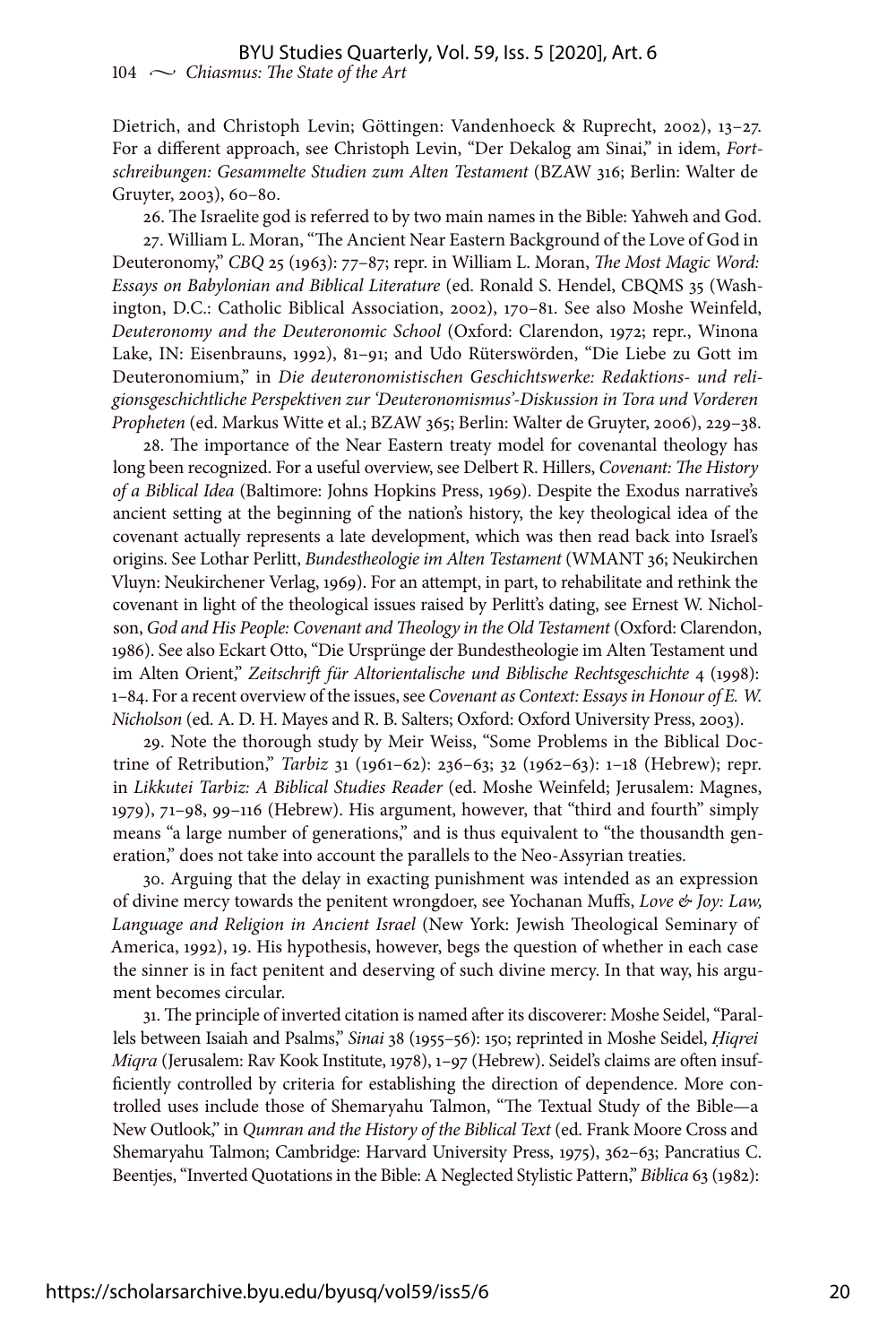506–23; and Benjamin D. Sommer, *A Prophet Reads Scripture: Allusion in Isaiah 40–66*  (Stanford, CA: Stanford University Press, 1998), 35 and 219nn11–12. On this and related editorial markers, see Levinson, *Deuteronomy,* 17–20.

32. Contrary to several modern translations, the phrase cannot mean "immediately" or "instantly." There is no evidence in the Bible for instantaneous divine retribution for wrongdoing. Thus missing the point are the translations offered by Theophile Meek ("immediately"); see "Deuteronomy" in *The Complete Bible: An American Translation* (ed. J. M. Powis Smith et al.; Chicago: University of Chicago Press, 1939), 165; and by the new Jewish Publication Society Version ("instantly"); see *Tanakh: The Holy Scriptures: The New JPS Translation According to the Traditional Hebrew Text* (Philadelphia: Jewish Publication Society, 1988), 286. The *Tanakh* translation must derive from Arnold B. Ehrlich, *Mikra ki-Pheschuto* (3 vols.; Berlin: M. Poppelauer, 1899–1901), 1:323.

33. Rashi frequently embeds classical rabbinic exegesis, particularly *midrash halakha*, in his commentary on the Pentateuch. In this case, his annotation directly reflects the Aramaic Targum Onkelos. The latter does not strictly translate the lemma of Deut 7:10 but rather amplifies it midrashically, to argue that God "requites the good deeds *of those who reject him in their lifetime* (וןֹיהֵיַחְב(, *so as to cause them to perish*." Ironically, the correct insight into the literal meaning of the specific phrase in the lemma—the recognition that "to his face" means "in his life"—actually comes in the service of a midrashic transformation of the verse. The verse is reinterpreted to forestall the inevitable question of theodicy raised by the verse in its literal meaning: How is it, if God truly rewards the righteous and punishes the guilty, that the experience of life suggests the contrary: that the wicked seem to prosper in the world while the righteous suffer? The midrashic solution to the problem is to extend the analysis into the afterlife. The wicked receive reward for their good deeds only in this life, whereas they are requited for their iniquity by being denied a share in the world to come. The righteous, conversely, suffer only in this life for any iniquities they may have committed, whereas they are rewarded for their good deeds with the assurance of a place in the world to come. That extension of the time span of the verse into a putative afterlife, however, completely contradicts the radical claim for divine justice within history made by Deut 7:10. These issues are overlooked in the untenable claim concerning the Targum: "The Aramaic paraphrase is a reasonable interpretation of the verse's *peshat* [literal sense]." Israel Drazin, *Targum Onkelos to Deuteronomy: An English Translation of the Text with Analysis and Commentary (Based on A. Sperber's Edition)* (Hoboken, NJ: Ktav, 1982), 115. In its rendering of Deut 7:10, Onkelos corresponds closely to the Palestinian Targumic tradition, which has a wellknown proclivity for extensive haggadic expansions. See the rendering of Deut 7:10 in Michael L. Klein, *The Fragment-Targums of the Pentateuch According to Their Extant Sources* (2 vols.; AnBib 76; Rome: Biblical Institute Press, 1980), 1:213, 2:171. For the social and theological context of these additions, see Avigdor Shinan, *The Aggadah in the Aramaic Targums to the Pentateuch* (2 vols.; Jerusalem: Makor, 1979), 2:301 (Hebrew). The best edition of Rashi's Commentary on the Pentateuch, citing his classical sources (here noting the correspondence with Targum Onkelos) is Charles Ber [Ḥayim Dov] Chavel, ed., *Perushe Rashi 'al ha-Torah* (3d ed.; Jerusalem: Rav Kook Institute, 1985–86), 532 (Hebrew). The latter does not address the exegetical issues discussed here. For the standard English translation, see Morris Rosenbaum and Abraham Maurice Silbermann, trans., *Pentateuch with Targum Onkelos, Haphtaroth, and Rashi's Commentary* (5 vols.; London: Shapiro Valentine, 1929–34; repr., Jerusalem: Silbermann, 1973), 5:42.